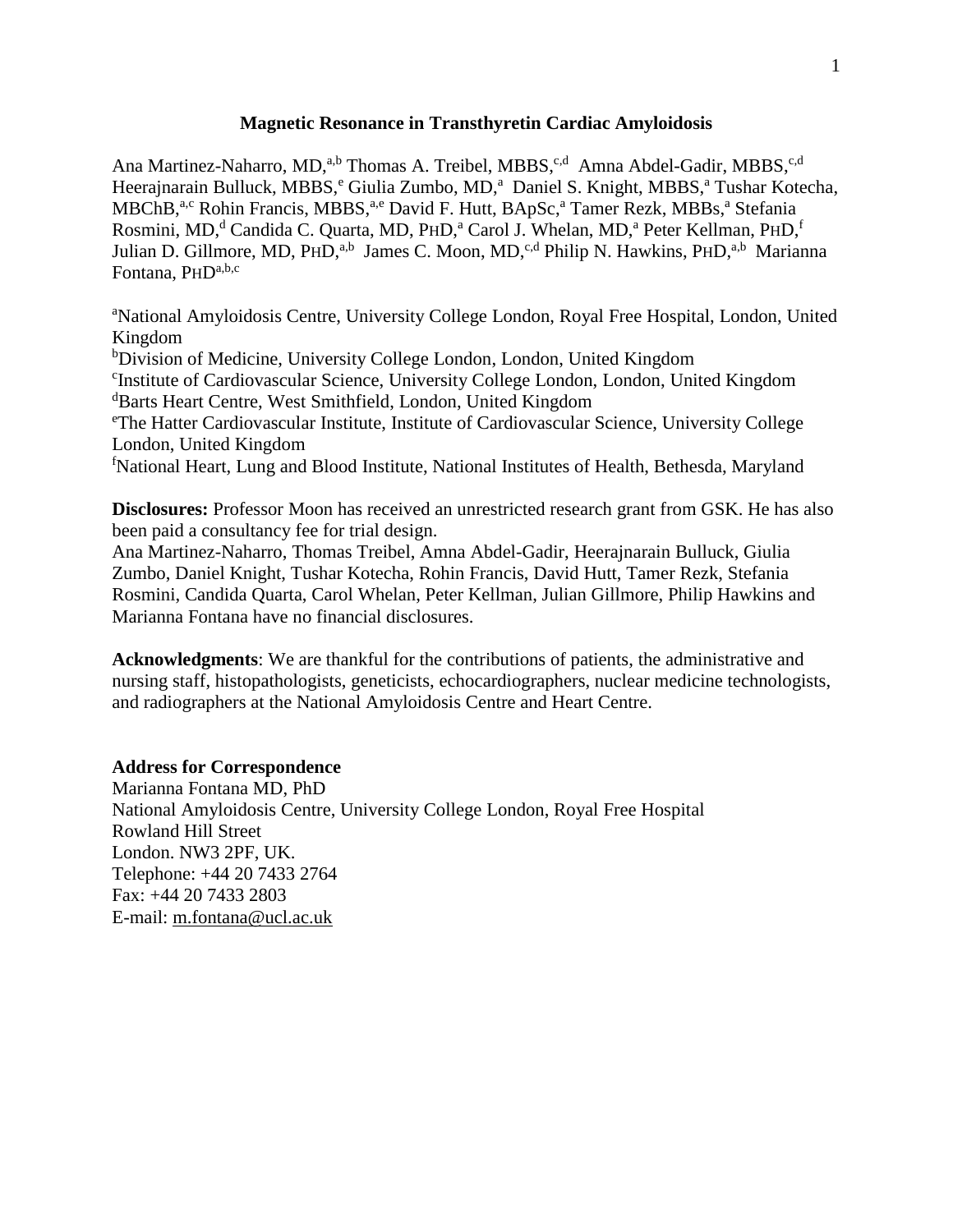## **ABSTRACT**

**BACKGROUND** Cardiac transthyretin amyloidosis (ATTR) is an increasingly recognized cause of heart failure. Cardiac magnetic resonance (CMR), with late gadolinium enhancement (LGE) and T1 mapping, is emerging as a reference standard for diagnosis and characterization of cardiac amyloid.

**OBJECTIVES** We used CMR with extracellular volume fraction (ECV) measurement to characterize cardiac involvement in relation to outcome in ATTR.

**METHODS** Subjects comprised 263 patients with cardiac ATTR corroborated by grade 2 to 3  $99<sup>99</sup>$ mTc-3,3-diphosphono-1,2-propanodicarboxylic acid ( $9<sup>99</sup>$ mTc-DPD) cardiac uptake, 17 with suspected cardiac ATTR (grade  $1^{99m}$ Tc-DPD), and 12 asymptomatic individuals with amyloidogenic transthyretin (TTR) mutations. Fifty patients with cardiac amyloid light-chain (AL) amyloidosis acted as disease comparators.

**RESULTS** Unlike AL amyloidosis, asymmetric septal left ventricular hypertrophy (LVH) was present in 79% of patients with ATTR (70% sigmoid septum and 30% reverse septal contour), while symmetric LVH was present in 18%, and 3% had no LVH. In patients with cardiac amyloidosis, the pattern of LGE was always typical for amyloidosis (29% subendocardial, 71% transmural) including right ventricular LGE (96%). During follow-up (19  $\pm$  14 months), 65 patients died. ECV independently correlated with mortality and remained independent after adjustment for age, N-terminal pro-B-type natriuretic peptide, ejection fraction, E/E', and left ventricular mass (hazard ratio: 1.164; 95% confidence interval: 1.066 to 1.271;  $p < 0.01$ ). **CONCLUSIONS** Asymmetric hypertrophy, traditionally associated with hypertrophic cardiomyopathy, was the commonest pattern of ventricular remodeling in ATTR. LGE imaging was typical in all patients with cardiac ATTR. ECV correlated with amyloid burden and was an independent prognostic factor for survival in this cohort of patients.

**CONDENSED ABSTRACT:** Cardiac transthyretin amyloidosis (ATTR) is an under-recognized cause of heart failure. CMR has emerged as the gold standard for diagnosis and characterization of cardiac amyloidosis. We used CMR with extracellular volume fraction (ECV) measurement to characterize cardiac involvement in relation to outcome in ATTR amyloidosis. Asymmetric hypertrophy, traditionally associated with hypertrophic cardiomyopathy, is the commonest pattern of ventricular remodeling in ATTR amyloidosis. LGE imaging is typical in all patients with cardiac ATTR amyloidosis. ECV correlates with amyloid burden and is an independent prognostic factor for survival in ATTR amyloid cardiomyopathy.

**KEY WORDS** ATTR, extracellular volume fraction, late gadolinium enhancement, left ventricular hypertrophy, N-terminal pro-B-type natriuretic peptide

## **ABBREVIATIONS AND ACRONYMS**

 $ATTR =$  transthyretin amyloidosis ATTRm = hereditary transthyretin amyloidosis CMR = cardiac magnetic resonance  $ECV =$  extracellular volume fraction  $LGE =$  late gadolinium enhancement  $LVH = left$  ventricular hypertrophy  $NT-proBNP = N-terminal pro-B-type antriuretic peptide$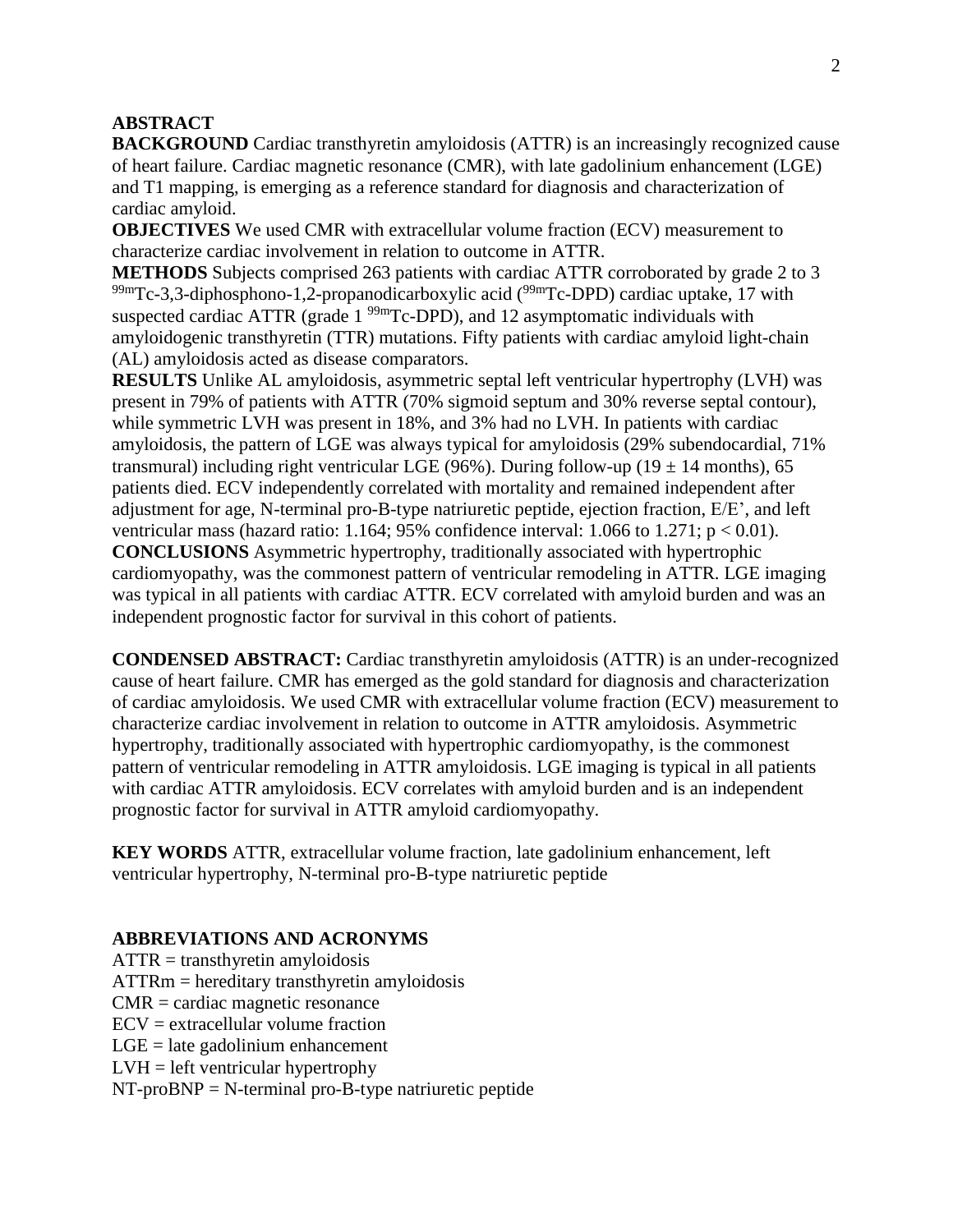$RV =$  right ventricle  $^{99m}$ Tc-DPD =  $^{99m}$ Tc-3,3-diphosphono-1,2-propanodicarboxylic acid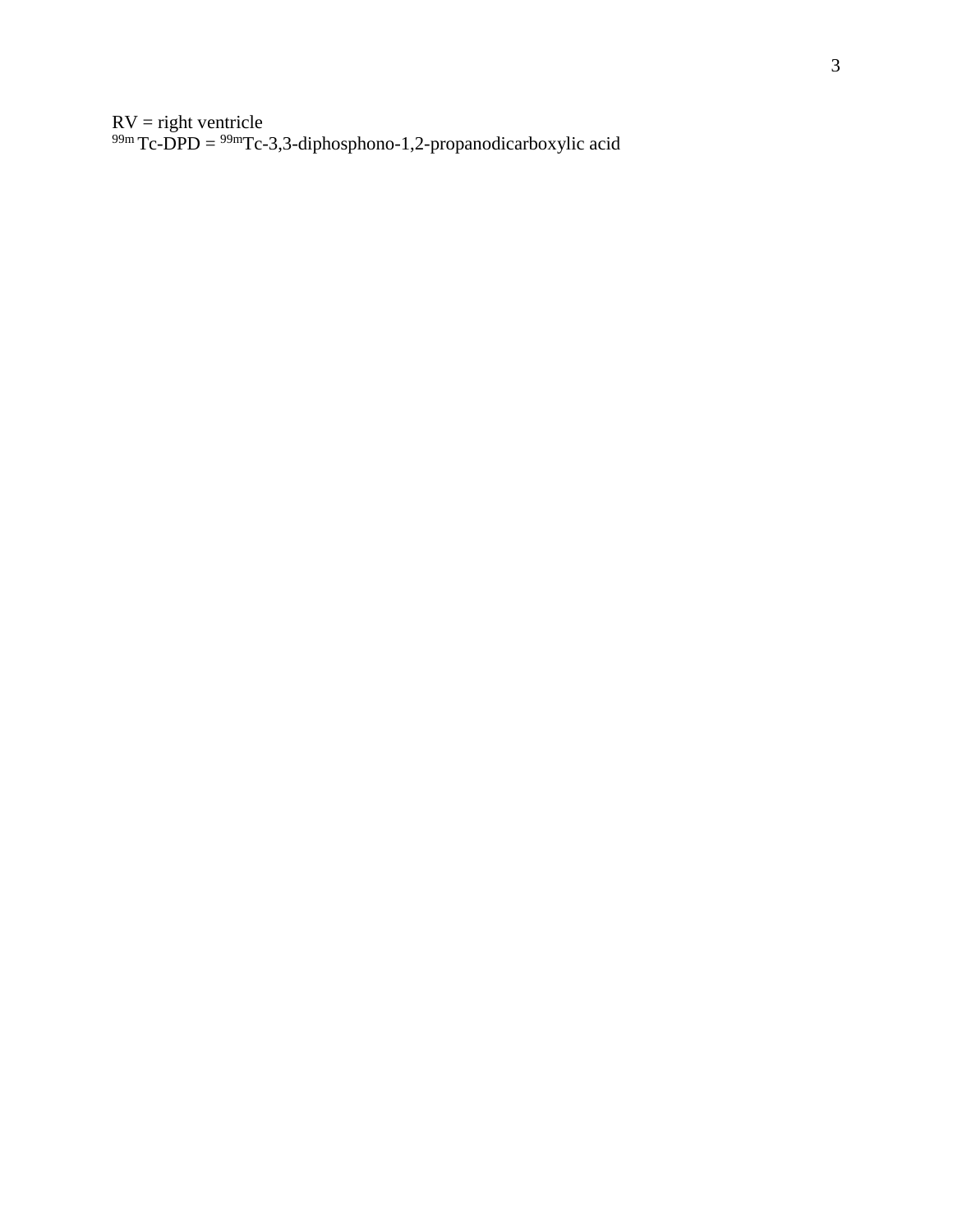Cardiac transthyretin amyloidosis (ATTR) is a progressive and fatal form of amyloidosis caused by extracellular deposition of amyloid fibrils from liver-derived transthyretin (TTR) (1). ATTR may be hereditary, in which genetic variants of TTR are implicated and are associated with the overlapping syndromes of familial amyloid cardiomyopathy and familial amyloid polyneuropathy, or it may be sporadic, associated with deposition of wild-type transthyretin as amyloid. The latter predominantly involves the hearts of older individuals and the disorder is also known as senile systemic amyloidosis. At autopsy, cardiac ATTR amyloid deposition can be remarkably common, present in 8% to 16% of individuals older than 80 years (2). Conversely, cardiac ATTR is rarely diagnosed during life, but greater awareness and better imaging methods have increased its recognition lately among elderly patients with left ventricular hypertrophy (LVH) and in specific at-risk ethnic populations (3).

Diagnosing cardiac ATTR amyloidosis is challenging. A suggestive constellation of electrocardiography, echocardiography, and biomarker findings are present in advanced disease, but interpretation may be confounded by common comorbidities such as hypertensive heart disease, diabetes, diastolic dysfunction, and renal disease (4-6). Bone tracer scintigraphy, using <sup>99m</sup>Tc-3,3-diphosphono-1,2-propanodicarboxylic acid (<sup>99m</sup>Tc-DPD), <sup>99m</sup>Tc-pyrophosphate  $(^{99m}$ Tc-PYP), and  $^{99m}$ Tc-hydroxymethylene diphosphonate  $(^{99m}$ Tc-HMDP), has recently emerged as a sensitive tool for the identification of cardiac ATTR (7-9). However, this nuclear medicine method is typically only performed to confirm ATTR when a clinical suspicion exists, as it does not provide information on any of the other differentials of LVH, cardiac morphology, or function, and is semi-quantitative only (10), a limitation given the development of therapies able to stop or remove cardiac amyloid deposits (9,11).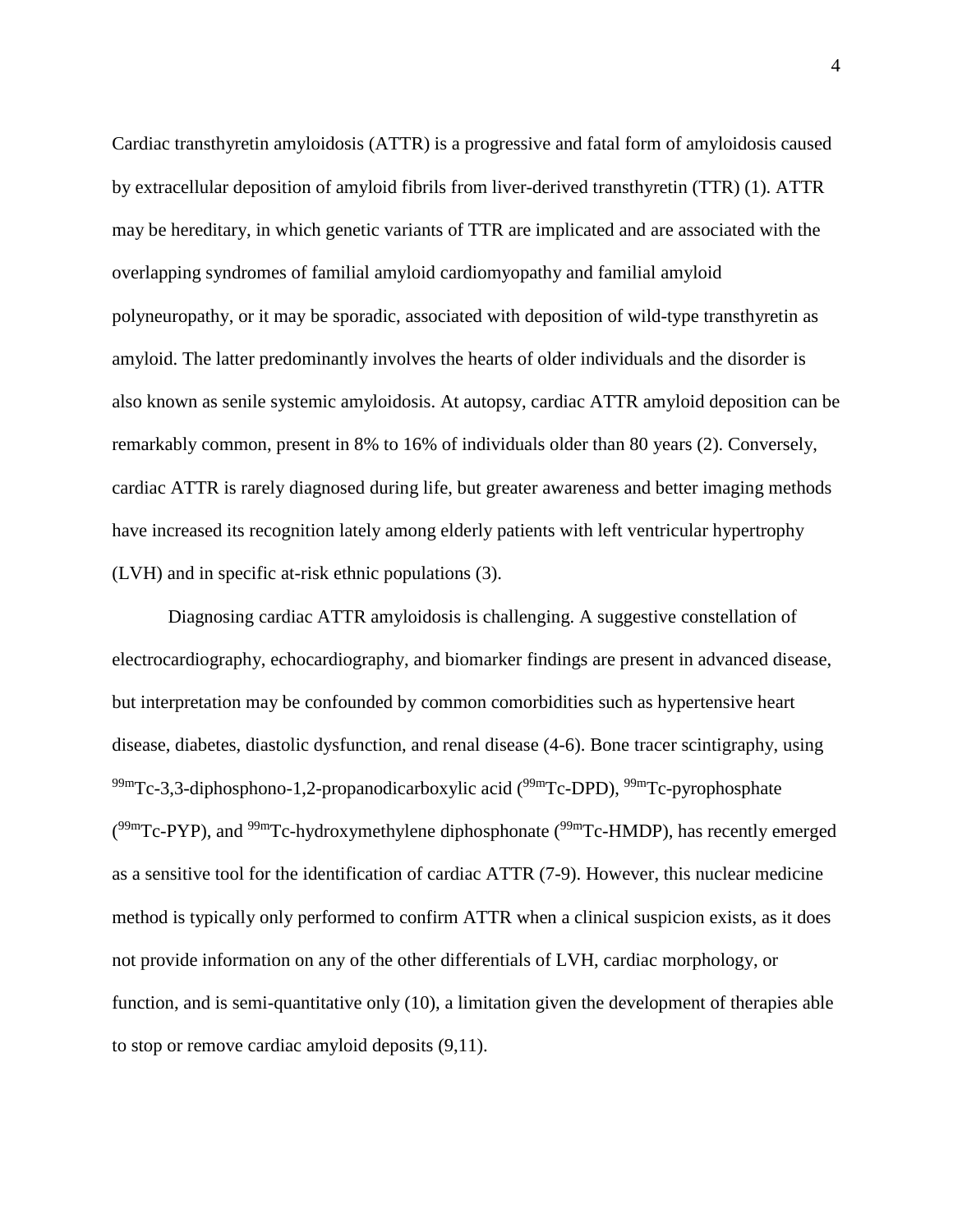In the last decade, cardiac magnetic resonance (CMR) has emerged as a robust imaging technique that provides detailed information about the presence, location, and distribution of hypertrophy, as well as visualization of cardiac amyloid infiltration with late gadolinium enhancement (LGE) imaging and measurement of cardiac amyloid burden with T1 mapping and extracellular volume (ECV) (12-18). One retrospective study in patients with cardiac amyloidosis ( $n = 51$ ) suggested that a high proportion of patients have morphological phenotypes that differ from the classical description of concentric symmetric hypertrophy (19) but the amyloidosis type was not specified. No study has assessed the morphology in a large cohort of patients with ATTR. ECV has been shown to be an important marker of prognosis in patients with amyloid light-chain (AL) amyloidosis, but its prognostic significance has never been assessed in patients with ATTR.

The aim of this study was to examine the CMR morphological phenotypes and tissue characterization findings in ATTR, to correlate these with clinical outcomes, and compare these findings with AL amyloidosis.

#### **METHODS**

Ethical approval was granted by the University College London/University College London Hospitals Joint Committees on the Ethics of Human Research Committee and all participants provided written informed consent.

A total of 342 subjects were prospectively recruited between 2011 and 2015. The study population underwent comprehensive clinical evaluation and follow-up at the National Amyloidosis Centre, London, and comprised the 3 groups described below. Patients were systematically followed-up until October 4, 2016, the date of censor.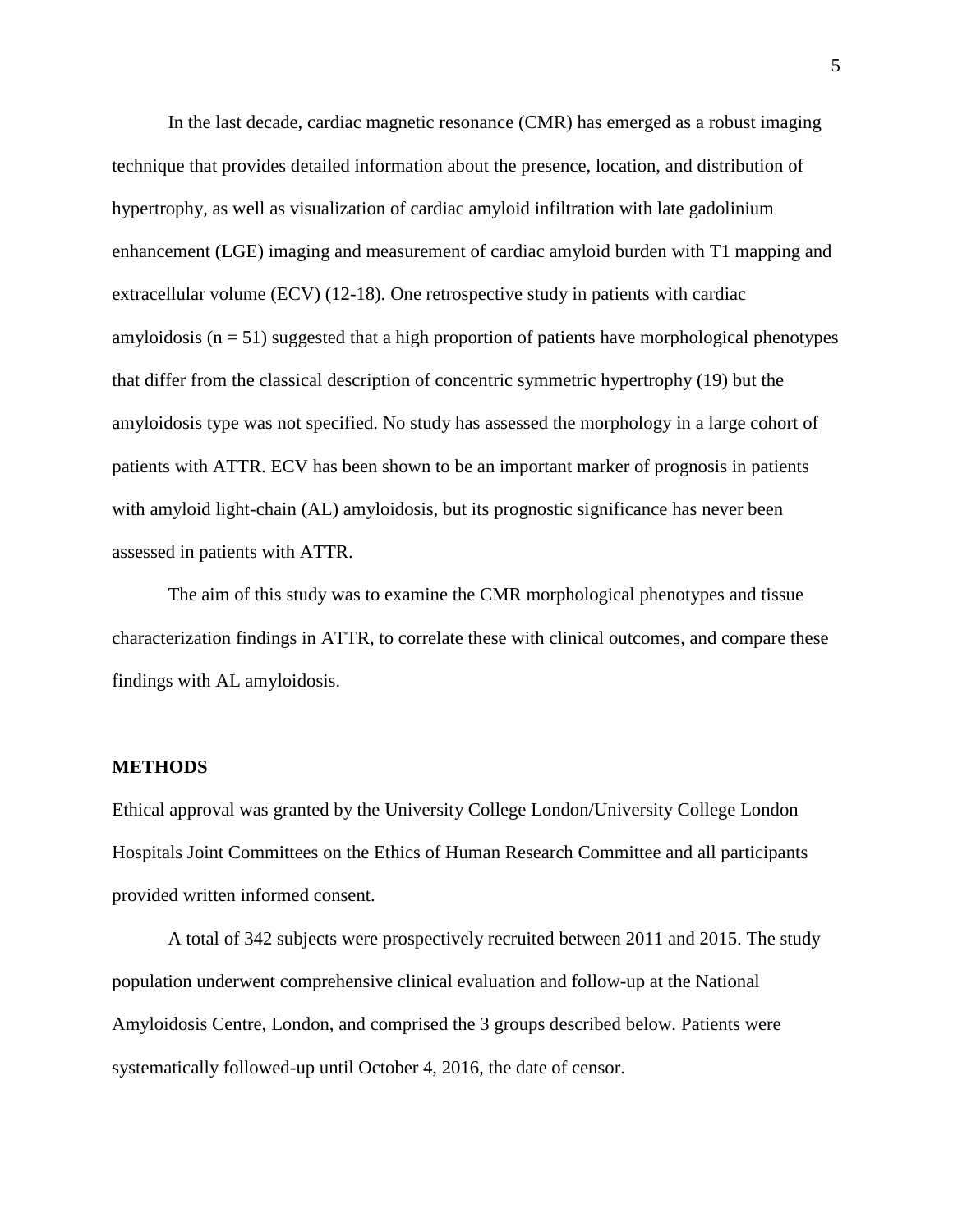Cardiac ATTR was defined as the combination of symptoms with an echocardiogram consistent with or suggestive of cardiac amyloidosis, a grade 2 or 3 cardiac uptake on  $\frac{99 \text{m}}{2}$ . DPD scintigraphy in the absence of a monoclonal gammopathy, or, in the presence of monoclonal gammopathy, a cardiac biopsy positive for TTR (9). Suspected cardiac ATTR was defined by grade 1 cardiac uptake on  $\frac{99 \text{m}}{C}$ -DPD scintigraphy in the absence of a monoclonal gammopathy. All subjects underwent sequencing of exons 2, 3, and 4 of the *TTR* gene.

We recruited 263 consecutive patients (227 male; age  $74 \pm 9$  years) with cardiac ATTR and 17 with suspected cardiac ATTR.

*TTR* gene mutation carriers were defined as individuals with no evidence of clinical disease (no cardiac uptake on <sup>99m</sup>Tc-DPD scintigraphy and normal echocardiography, CMR, Nterminal pro-B-type natriuretic peptide [NT-proBNP], and troponin T). Twelve *TTR* gene mutations carriers were recruited (4 male; age  $47 \pm 11$  years).

Cardiac AL amyloidosis was determined on the basis of international consensus criteria (20), and 50 consecutive patients with cardiac AL amyloidosis (37 male; age  $63 \pm 10$  years) were recruited as a comparator group.

Subjects with contraindications to CMR included a glomerular filtration rate <30 ml/min. **CMR PROTOCOL.** All participants underwent standard CMR on a 1.5-T clinical scanner. A standard volume and LGE study was performed. The gadolinium-based contrast agent used was 0.1 mmol/kg of gadoterate meglumine. LGE imaging was acquired using magnitude reconstruction in all patients and phase-sensitive inversion recovery reconstruction (PSIR) in 82% of patients. For native T1 and post-contrast mapping, basal and mid-ventricular short-axis and 4-chamber long-axis images were acquired using the modified look-locker inversion recovery (MOLLI) or shortened MOLLI sequence after regional shimming, as previously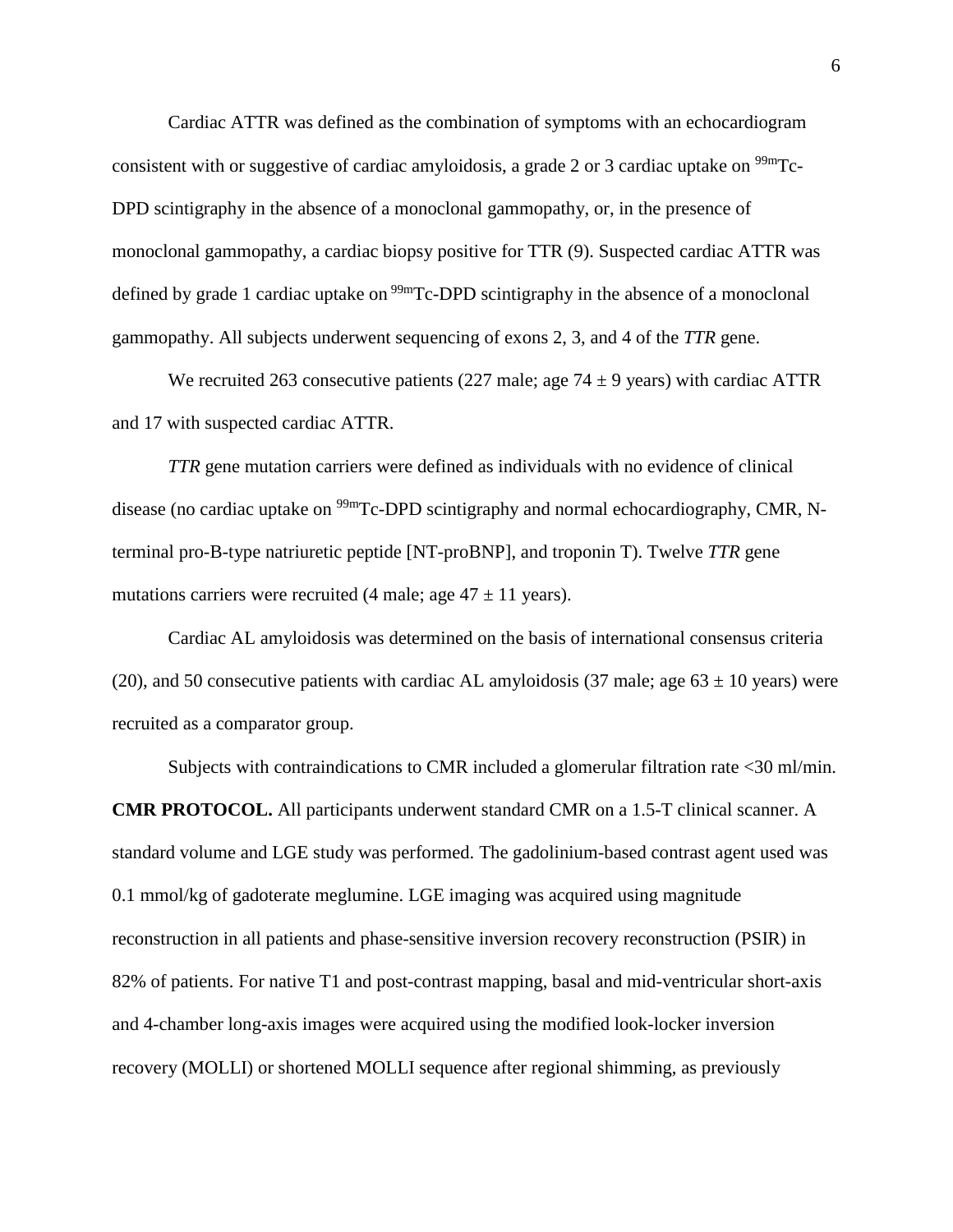described (21). After the bolus of gadoterate meglumine and standard LGE imaging (standard fast low-angle shot inversion recovery or balanced steady state free precession sequence with magnitude reconstruction and PSIR reconstruction), the T1 measurement was repeated with the MOLLI or shortened MOLLI sequence (22). In 17 patients with ATTR, post-contrast T1 map acquisition was not performed; 5 patients requested to terminate the scan early and 12 had claustrophobia.

**CMR IMAGE ANALYSIS.** All CMR images and maps were analyzed offline. The presence of LVH was defined as increased left ventricular (LV) mass based on age- and sex-indexed reference values. Asymmetric septal hypertrophy was defined as the ratio between the septal and posterior wall >1.5 (19). Asymmetric septal hypertrophy comprised, in turn, 2 different patterns: 1) sigmoid septum, with the septum being concave to the LV cavity and a prominent basal septal bulge; and 2) reverse septal contour with an abnormal convexity of the septum toward the LV cavity (23,24). The ratio between the septal and posterior wall  $\leq 1.5$  and increased mass was considered symmetric concentric LVH.

T1 measurement was performed by drawing a region of interest in the basal to mid septum of the appropriate 4-chamber map. For ECV measurement, a single region of interest was drawn in each of the 4 required areas: myocardial T1 estimates (basal to mid septum in 4 chamber map) and blood T1 estimates (LV cavity blood pool in 4 chamber map, avoiding the papillary muscles) before and after contrast administration. Hematocrit was measured in all subjects immediately before each CMR study. ECV was calculated as myocardial  $ECV = (1$ hematocrit) x  $( \Delta R1_{\text{myocardium}} / \Delta R1_{\text{blood}})$ , where  $R1 = 1/T1$ .

Before our adoption of PSIR for all amyloidosis patients, because myocardial nulling can be difficult in the presence of amyloid, any confusion with magnitude reconstruction images was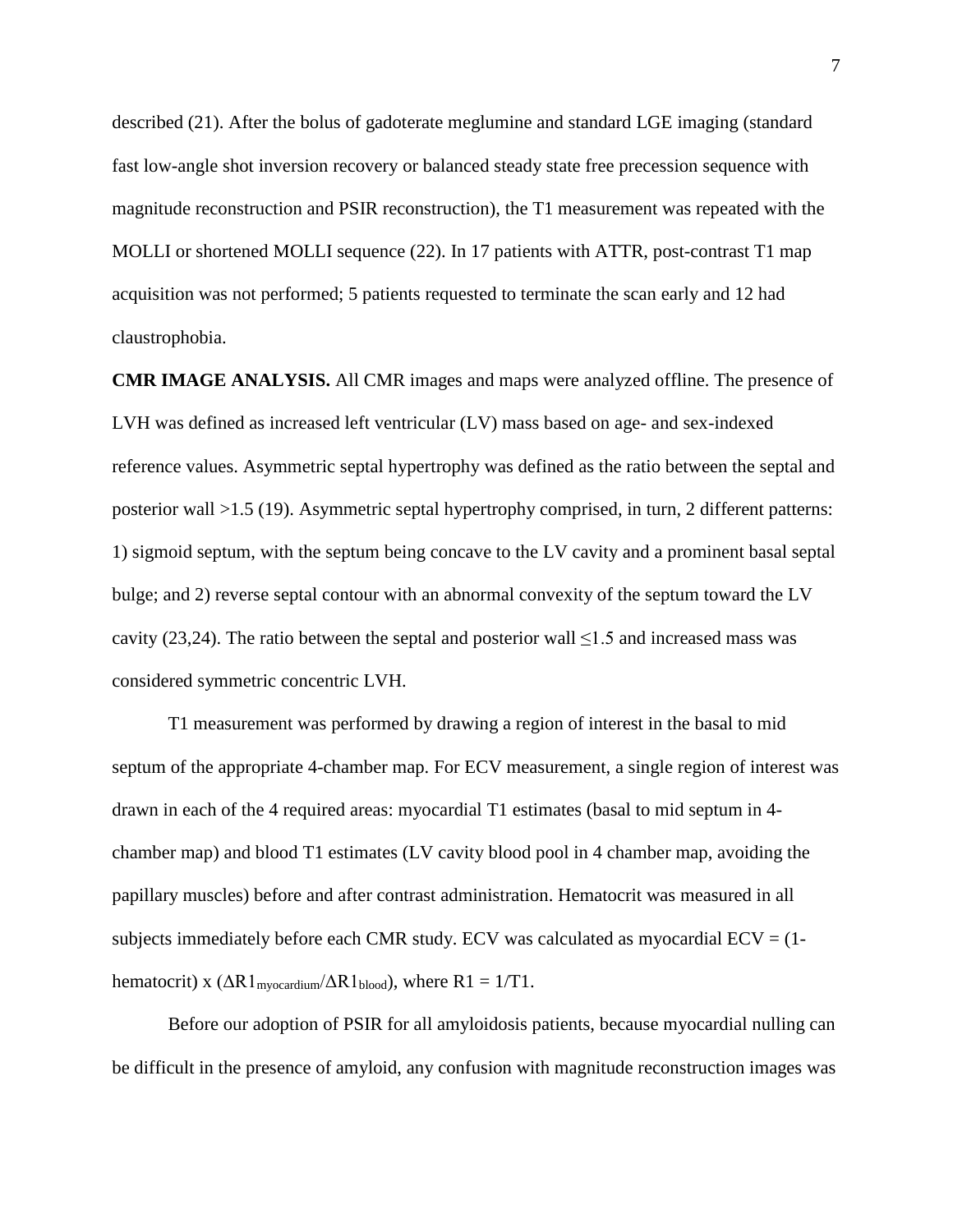resolved by selecting the images that most matched the post-contrast T1 maps, with "bright" LGE expected to correlate with areas of the lowest postcontrast T1 (i.e., the highest gadolinium concentration, the highest interstitial expansion).

The LGE pattern was classified into 3 groups according to the degree of transmurality: group 1, no LGE; group 2, subendocardial LGE (when there was global subendocardial but no transmural LGE); and group 3, transmural LGE (when the LGE was extending transmurally). Thus, a patient with basal transmural LGE but apical subendocardial LGE would be classified as transmural LGE (25).

**99MTC-DPD SCINTIGRAPHY.** Subjects were scanned using hybrid single-photon emission computed tomography (SPECT) computed tomography (CT) gamma cameras following administration of 700 MBq of intravenously-injected <sup>99m</sup>Tc-DPD. Whole-body planar images were acquired after 3 h, followed by SPECT of the heart coupled with a low-dose, noncontrast CT scan as previously described (26). Gated and nongated cardiac SPECT reconstruction and SPECT-CT image fusion was performed on the Xeleris workstation (GE Healthcare, Wauwatosa, Wisconsin). Cardiac retention of <sup>99m</sup>Tc-DPD was scored visually according to the grading devised by Perugini et al. (27) using the following grading system: grade 0, absent cardiac uptake; grade 1, mild cardiac uptake less than bone; grade 2, moderate cardiac uptake equal or greater than bone; and grade 3, intense cardiac uptake associated with substantial reduction or loss of bone signal.

**STATISTICAL ANALYSIS.** Statistical analysis was performed using IBM SPSS Statistics version 22 (IBM, Armonk, New York). All continuous variables were normally distributed (Shapiro-Wilk test), other than NT-proBNP, which was natural log transformed for bivariate testing. These are presented as mean  $\pm$  SD with non-natural log transformed NT-proBNP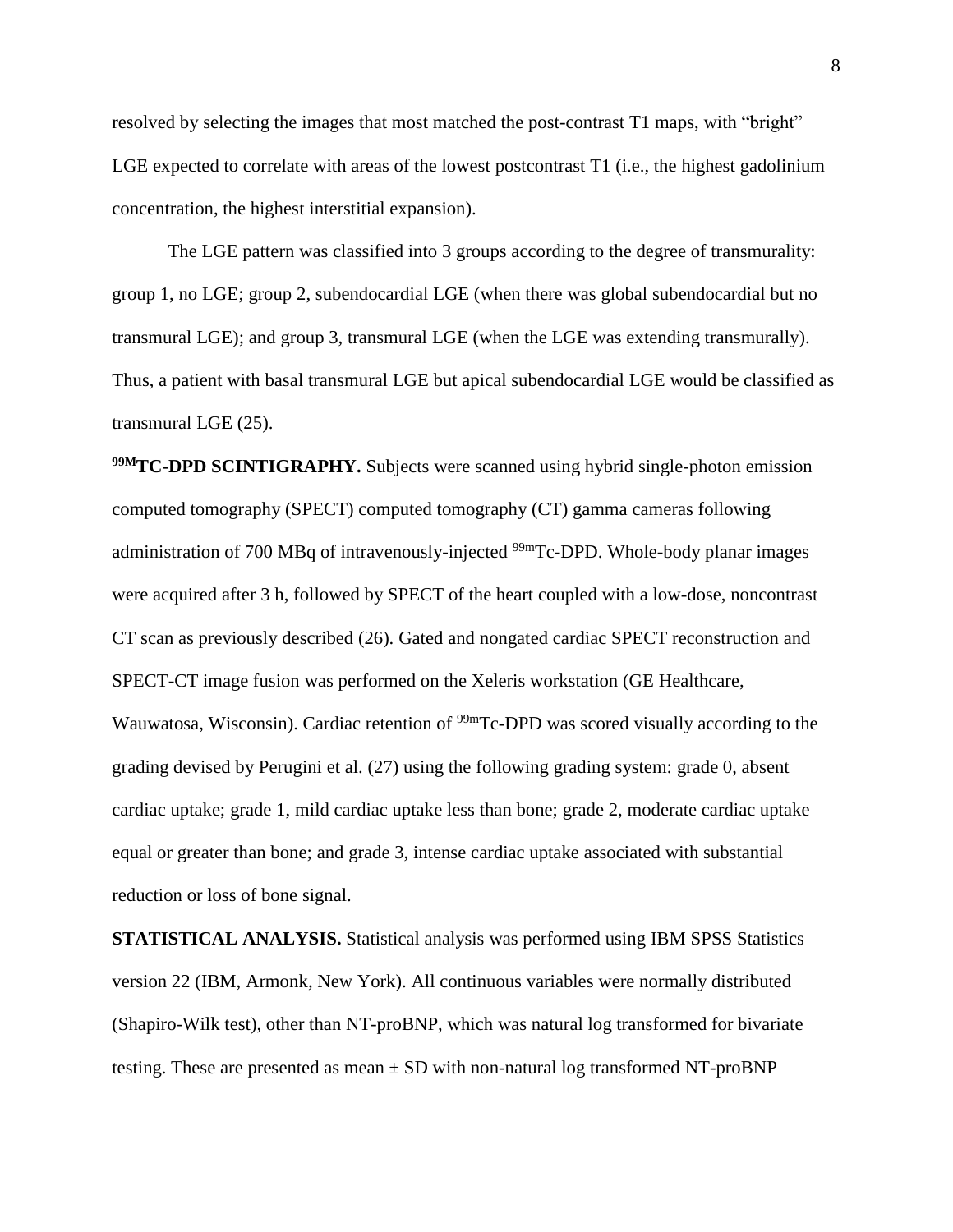presented as median and interquartile range. Comparisons between groups were performed by 1 way analysis of variance with post hoc Bonferroni correction. The chi-square test or Fisher exact test was used to compare categorical data as appropriate. Correlations between parameters were assessed using Pearson (r) or Spearman's rho. Statistical significance was defined as  $p < 0.05$ .

Survival was evaluated using Cox proportional hazards regression analysis, providing estimated hazard ratios (HR) with 95% confidence intervals (CI) and Kaplan-Meier curves. HRs were estimated for pre-defined increments or decrements in the variables based on clinically relevant changes and/or published normative data guidelines. All variables were selected a priori for clinical relevance: ECV as marker of amyloid infiltration; ejection fraction for systolic function; E/E' for diastolic function; LV mass for structural changes; and NT-proBNP as blood biomarker. A multivariable model was used to investigate factors associated with overall survival.

#### **RESULTS**

The details of the 342 subjects are shown in **Table 1**. Of the 263 consecutive patients with ATTR, 168 had wild-type ATTR and 95 hereditary ATTR (ATTRm). Of the 17 patients with suspected cardiac ATTR, 9 had wild-type *TTR* gene sequence and 8 had amyloidogenic *TTR* gene mutations. The *TTR* mutations in cardiac amyloidosis were: V122I ( $n = 49$ ); T60A ( $n = 26$ ); V30M (n = 8); S77Y (n = 2); and E54G, E54L, E89K, D38Y, D39V, E89K, V20I, F44L, G89L and L12P in 1 case each. The mutations among the possible cardiac amyloidosis subjects were: S77Y ( $n = 3$ ) and V30M, I107F, E54G, G47V, and I84S in 1 case each. Finally, the mutations among the mutation carriers were: T60A ( $n = 6$ ); V30M ( $n = 5$ ); and S77Y ( $n = 1$ ).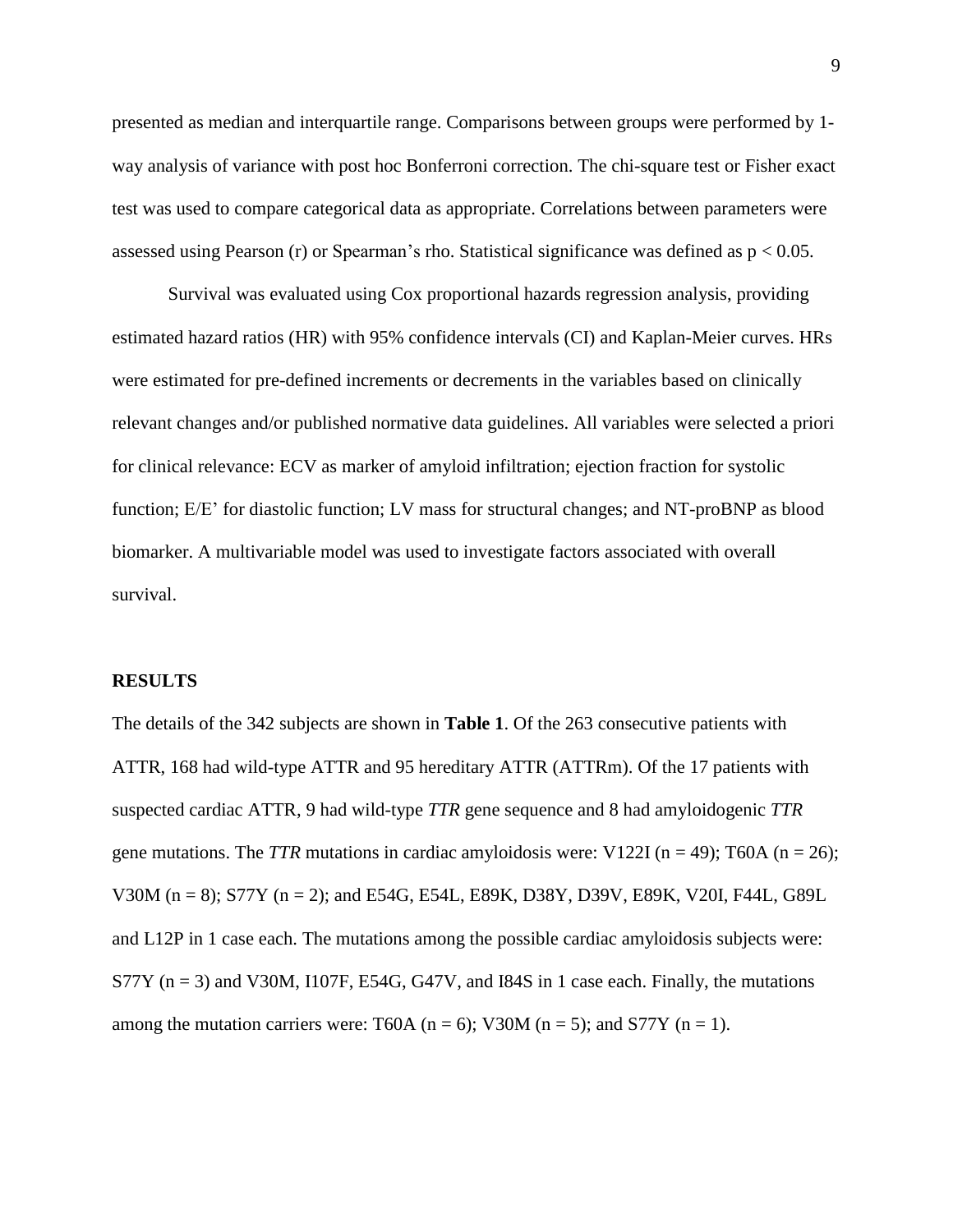**MORPHOLOGICAL PHENOTYPES.** Asymmetric septal hypertrophy, defined as the ratio between the septal and posterior wall >1.5 (19,28), was the most common form of ventricular remodeling in ATTR, being present in 79% of patients with cardiac ATTR. The pattern of asymmetric septal hypertrophy was divided into the morphological subtypes of sigmoid septum (55%) and reverse septal contour (24%). Symmetric concentric LVH, considered typical for amyloidosis, was present in only 18% of patients with ATTR (**Figure 1**). There were no differences in the prevalence of the different morphological phenotypes in wild-type ATTR and ATTRm (sigmoid septal 53% vs. 60%, reverse septal curvature 25% vs. 20%, and symmetric concentric LVH 19% vs. 18%, respectively). Seven patients (3%) with cardiac ATTR amyloidosis (grade 2 or 3 cardiac uptake on  $99m$ Tc-DPD scintigraphy) had no LVH (2 with ATTRm and 5 with wild-type ATTR).

Prevalence of asymmetric septal hypertrophy was significantly higher in ATTR compared to patients with cardiac AL amyloidosis (79% vs.  $14\%$ ;  $p < 0.001$ ), where the most common form of ventricular remodeling was symmetric concentric LVH (34 patients [68%]), followed by asymmetric pattern with sigmoid septal contour in 7 patients (14%). The asymmetric pattern with reverse septal contour was not found in the AL amyloidosis cohort. Nine patients (18%) with cardiac AL amyloidosis had no LVH.

**TISSUE CHARACTERIZATION FINDINGS.** In patients with cardiac amyloidosis, LGE was always present and the pattern of LGE was typical for amyloidosis, being diffuse subendocardial LGE in 29% of patients and transmural LGE in 71% (**Figure 2**). Right ventricular (RV) LGE was extremely frequent, being present in 96% of patients. There was no difference in LGE prevalence between wild-type ATTR and ATTRm (transmural LGE 71% vs. 72% and subendocardial LGE 29% vs. 28%;  $p > 0.05$  for both). As previously reported, the prevalence of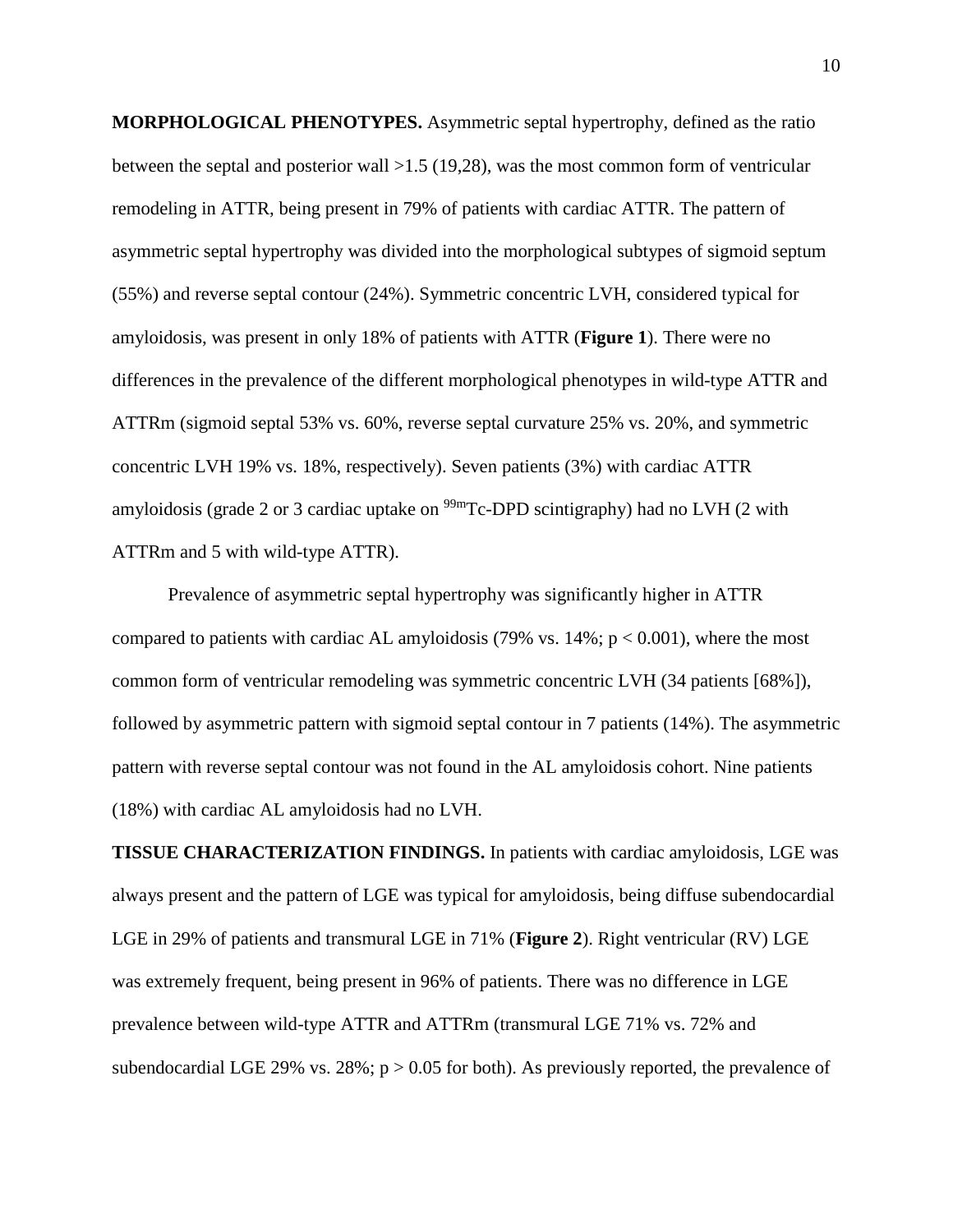transmural LGE and RV LGE was significantly higher in ATTR compared to AL (transmural LGE 71% vs. 50% and RV LGE 96% vs. 77%;  $p < 0.01$  for both). In this population, transmural LGE was not associated with a worse prognosis than subendocardial LGE ( $p = 0.327$ ).

Patients with suspected cardiac amyloidosis (17 patients with grade 1 uptake on  $\frac{99 \text{m}}{2}$ C-DPD) did not show characteristic LGE of amyloidosis with the notable exception of patients with the Se77Tyr variant (3 patients in our cohort with  $\frac{99 \text{m}}{\text{Tc-DPD}}$  grade 1). The rest of the patients showed no LGE ( $n = 10$ ), subendocardial LGE with ischemic pattern ( $n = 2$ ), and mid wall LGE in the basal infero-lateral wall (n = 2) (**Online Figures 1 and 2**). The 3 patients with Se77Tyr and 99mTc-DPD grade 1 had typical LGE pattern (1 presented subendocardial LGE and 2 transmural LGE). The clinical, morphological, and functional features of these 3 patients were also in keeping with cardiac amyloidosis on echocardiogram, ECV measurements, and biomarkers (**Figure 3**), suggesting that they have less DPD uptake than they should given the amyloid burden.

There was good correlation between ECV and cardiac uptake on  $99mTc$ -DPD scintigraphy  $(r = 0.533; p < 0.05)$ . Except for patients with the Se77Tyr variant and grade 1 on <sup>99m</sup>Tc-DPD scintigraphy, ECV discriminated patients with ATTR with cardiac amyloidosis from patients with no or possible cardiac involvement (**Figure 4**). ECV was not significantly different in ATTRm compared to wild-type ATTR. When ECV was compared across the different mutations in patients with cardiac ATTR, patients with V30M had a significantly lower ECV than patients with wild-type ATTR, T60A, and V122I (42  $\pm$  10% vs. 59  $\pm$  11%, 54  $\pm$  15, and 64  $\pm$  13%, respectively; all  $p < 0.05$ ) and patients with V122I had significantly higher ECV than patients with V30M and T60A (65  $\pm$  13% vs. 42  $\pm$  10%, and 54  $\pm$  15%, respectively; all p < 0.05)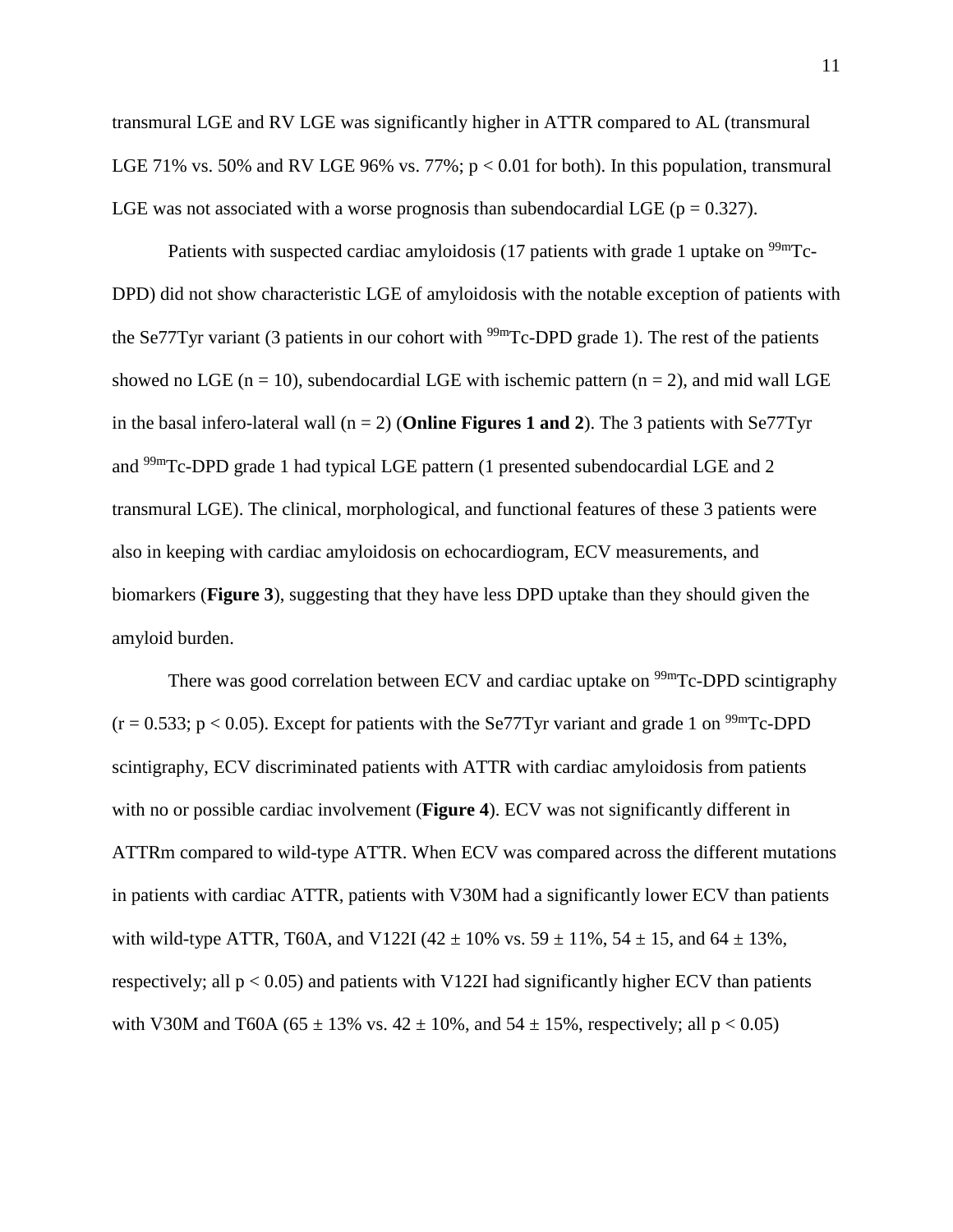**AMYLOID BURDEN AND SURVIVAL.** At follow-up  $(19 \pm 14 \text{ months})$ , 65 of 292 subjects had died (36 with wild-type ATTR and 29 with ATTRm). ECV predicted death in the overall population (HR: 1.144; 95% CI: 1.075 to 1.218;  $p < 0.001$ ) and separately in the wild-type ATTR and ATTRm groups (p < 0.01 for both) (**Figure 5**). ECV remained significantly associated with mortality (HR: 1.164; 95% CI: 1.066 to 1.271;  $p < 0.01$ ) in multivariable Cox models that included age, NT-proBNP, ejection fraction, E/E', and LV mass index (troponin was not available in all patients) (**Table 2**).

#### **DISCUSSION**

In a prospective study at a single center, we describe here the specific morphological and tissue characteristics of ATTR cardiac amyloidosis using state-of-the-art imaging with CMR and identify what distinguishes it from AL and specific ATTR prognostic determinants.

This study had 3 major findings (**Central Illustration**). First, the morphological phenotype of patients with ATTR differed from AL and the one traditionally described, with asymmetric LVH present in 79% of patients with ATTR amyloidosis versus 14% in AL amyloidosis. Reverse septal contour, classically associated with hypertrophic cardiomyopathy, was present in one-quarter of patients with ATTR. Additionally, LGE and ECV presented typical features in patients with ATTR, with very elevated ECV values and subendocardial or transmural LGE pattern. ECV correlated with cardiac uptake by  $\frac{99 \text{m}}{2}$ C-DPD scintigraphy in all patients, except for those with the Se77Tyr mutation where the degree of cardiac uptake on  $\frac{99 \text{m}}{2}$ C-DPD scintigraphy stood out as being disproportionately low compared to the severity of cardiac involvement assessed by functional, structural, and clinical parameters. Finally, ECV predicted death and remained independent after adjustment for known prognostic factors.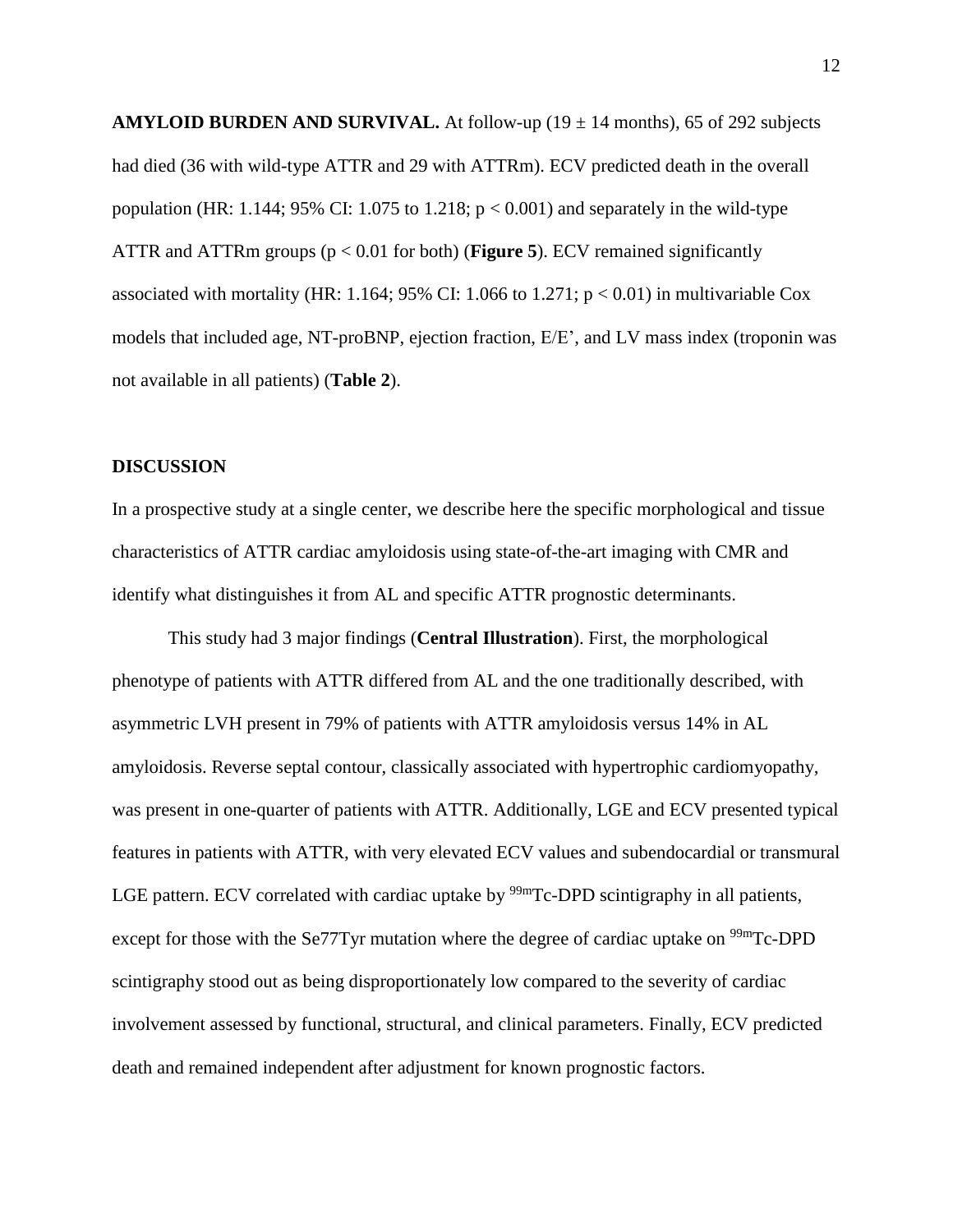The LVH morphology in ATTR was surprising. The conventional view is that cardiac amyloidosis leads to symmetrically increased wall thickness. We suspect this happens due to several reasons. The literature is heavily weighted towards AL where the morphology is mainly concentric, as ATTR could until recently only be diagnosed definitively by endomyocardial biopsy. Furthermore, patients with ATTR are typically elderly, and increased aorto-septal angulation could confound ascertainment, particularly by echocardiography. In addition, a focus on nomenclature, as to whether the wall thickening should be called hypertrophy or not, might have prevented additional scrutiny. Looking further, we also note that the asymmetric pattern with reverse septal contour was not found among the cardiac AL patients. This observation has important immediate diagnostic implications, as the association between amyloidosis and symmetric septal hypertrophy could play an important role in the misdiagnosis of ATTR. One possibility that could explain why this pattern occurs is related to differential rates of effective cell hypertrophy in AL versus ATTR. Our prior work highlighted that in ATTR, total cell mass increased, whereas it remained the same in AL (29). It is possible that while infiltration was global, a triggered myocyte response differentially induced septal hypertrophy. Another possibility is that AL patients died before their total infiltration achieved the levels found in ATTR, so they were unable to get to the reverse septal contour stage.

We found that in all patients with cardiac ATTR, the pattern of late gadolinium enhancement was always typical of cardiac amyloidosis, with a subendocardial or transmural LGE pattern (25,30). Subendocardial LGE was found in 29% and the remainder (71%) showed transmural LGE. RV LGE was present in 96% of patients. This confirmed previous reports on the high prevalence of transmural LGE and RV LGE in ATTR (31), but it also highlighted the important role that CMR could have in diagnosing this disease. The typical appearance of LGE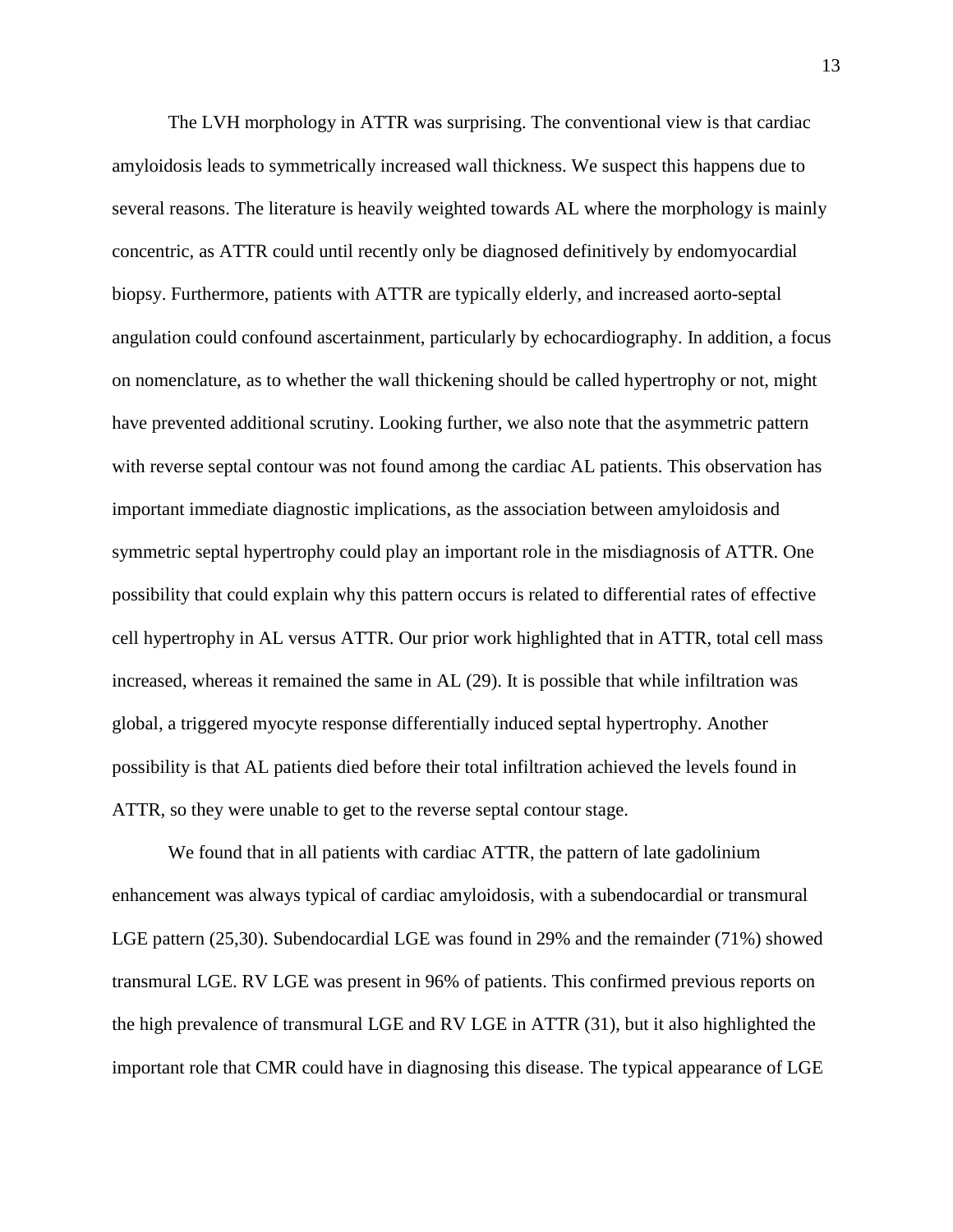in patients with cardiac ATTR with subendocardial or transmural LGE has the potential to revolutionize the diagnostic pathway of this disease, as CMR is currently the diagnostic reference standard for the differential diagnosis of cardiomyopathies with hypertrophic phenotype.

With the exception of patients with the Se77Tyr variant, none of the patients with suspected rather than proven cardiac ATTR (defined as grade 1 cardiac uptake on  $\frac{99 \text{m}}{\text{C}}$ -DPD scintigraphy) showed LVH, typical LGE, or very elevated ECV (although a mild elevation in ECV was noted). In patients with the Se77Tyr variant and grade 1 cardiac uptake on  $\frac{99 \text{m}}{2}$ C-DPD scintigraphy, CMR showed typical features of cardiac involvement with LVH, characteristic LGE, and increased ECV. As assessed by functional, structural, and clinical parameters, there was good agreement between the CMR characterization of the degree of cardiac involvement and the echocardiographic and clinical features, while a discrepancy was observed with the degree of cardiac uptake on <sup>99m</sup>Tc-DPD scintigraphy that had been disproportionately low (**Figure 3**). The mechanism for this phenomenon remains unknown, but raises the possibility of the degree of cardiac uptake being variant dependent.

Extracellular volume is the first noninvasive method for quantifying the cardiac interstitium, and several papers have shown correlation with markers of disease severity in both types of cardiac amyloidosis (16,32,33). When ECV was compared across the different mutations in patients with cardiac ATTR, patients with V30M had a significantly lower ECV than patients with wild-type ATTR, T60A, and V122I. The disease associated with the TTR V30M variant usually causes a predominant sensorimotor peripheral neuropathy and autonomic neuropathy. Although cardiac amyloidosis might occur in older patients with this TTR variant, the vast majority of patients have minor degrees of cardiac involvement or, in younger affected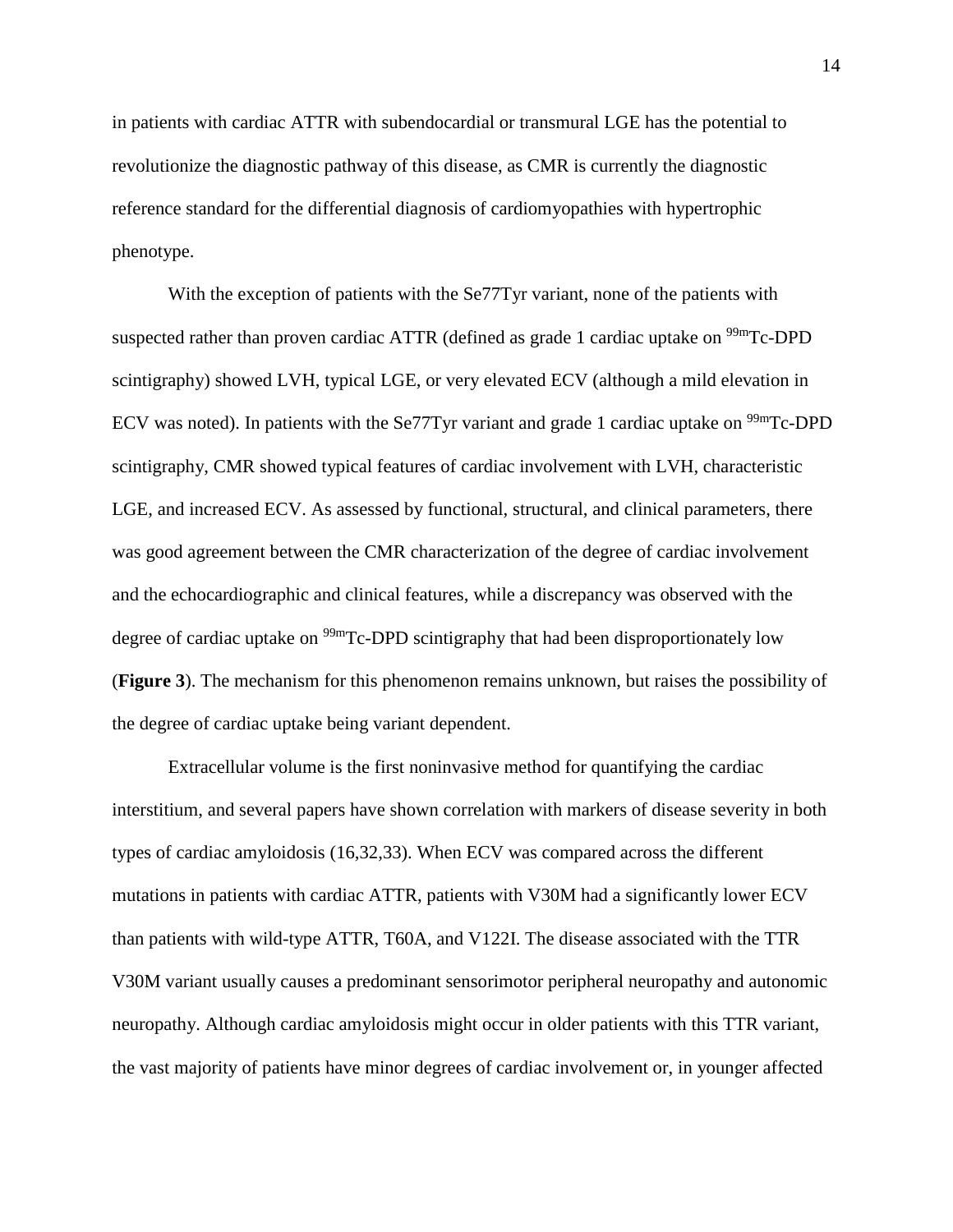individuals, none at all. Therefore, the lower ECV likely represents the different clinical phenotype of this variant compared with other variants that are characterized by predominantly cardiac features (even though the neurological phenotype can coexist). The prognostic value of ECV in AL amyloidosis was recently shown (33) and here, for the first time, we have demonstrated that ECV adds incremental value over and above existing clinical markers in ATTR. ECV was predictive regardless of whether patients were presenting at diagnosis or years into the disease process, highlighting the potential use of the ECV to assess disease status throughout the course of disease progression. A spectrum of disease burden exists, ranging from small incidental deposits with no clinical consequence to very extensive deposits causing severe organ failure. LGE can confirm the diagnosis and divide patients with cardiac amyloidosis into groups that likely represent different stages of myocardial infiltration with the transmural pattern being associated with a higher ECV compared to the subendocardial one. ECV can measure the continuum of amyloid infiltration, enabling the clinician to fully characterize phenotypes, their stages of evolution, and the prognostic implication of amyloid deposition. The better prognostic ability of ECV compared to LGE likely springs from better discriminatory powers of ECV, which can measure the continuum of infiltration rather than a binary categorization. Some patients in the cohort had modest ECV increase without evidence of cardiac involvement by echocardiogram, LGE, or blood biomarkers; suggesting that, like in AL, ECV can detect early cardiac involvement (29). The presence of low grade disease was also confirmed by a low degree of cardiac uptake on the  $99m$ Tc-DPD scintigraphy that seemed to show a similar sensitivity.

**STUDY LIMITATIONS.** This study has several limitations. We used the proposed noninvasive criteria for ATTR (9), meaning cardiac biopsy was performed only in a minority of patients. Two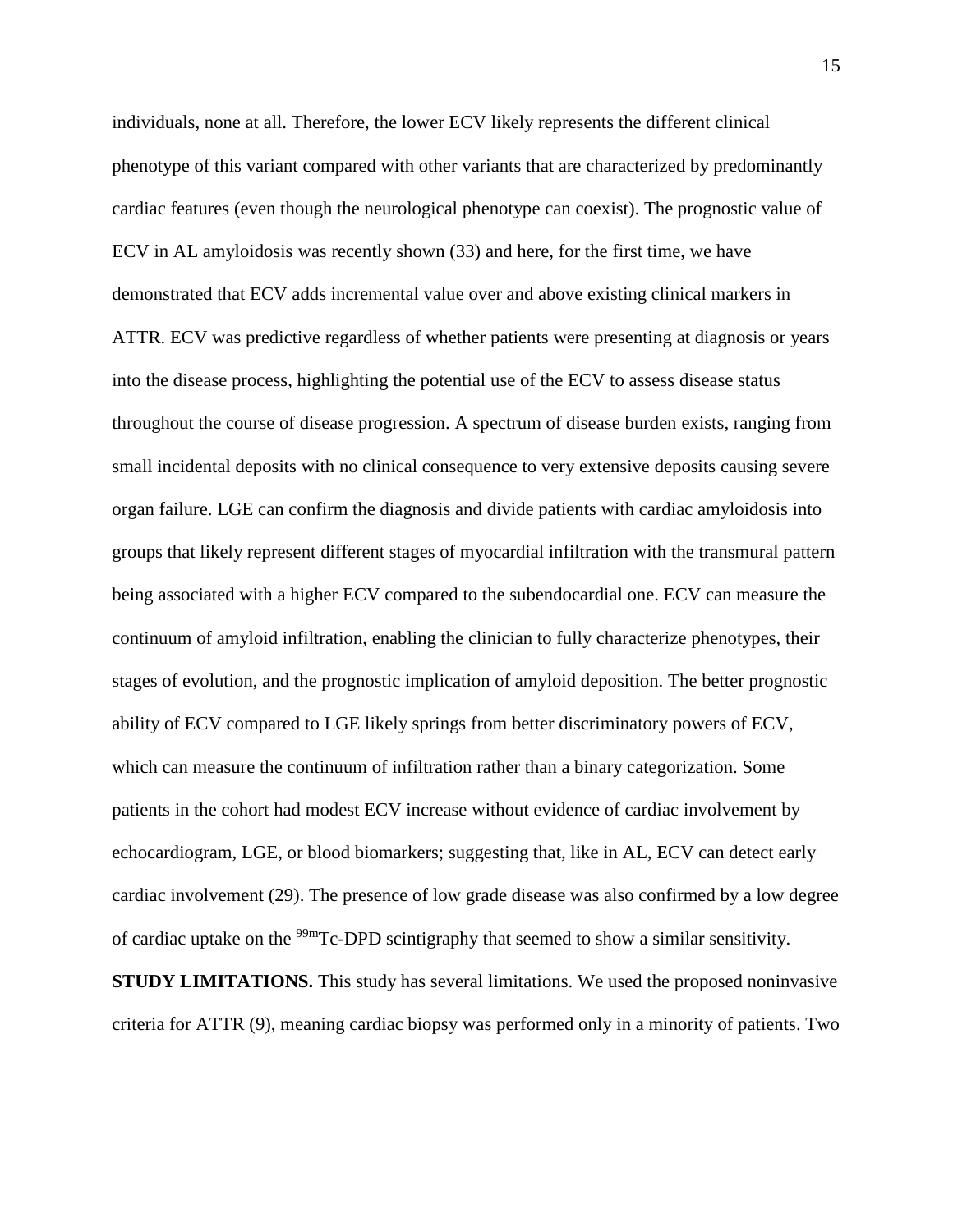different T1 mapping techniques were used during the period in which these patients were recruited and a wide range of *TTR* mutations were included in the analysis.

**CONCLUSIONS** The morphological phenotype of patients with ATTR was different from the one traditionally described: asymmetric LVH was the commonest pattern of ventricular hypertrophy in cardiac ATTR, with reverse septal contour, classically associated with hypertrophic cardiomyopathy, being present in one-quarter of patients with ATTR. LGE and ECV presented typical features in patients with ATTR amyloidosis, with very elevated ECV values and subendocardial or transmural LGE pattern. ECV, a noninvasive quantification of the cardiac amyloid burden, predicted death and remained an independent predictor of prognosis after adjustment for known prognostic factors.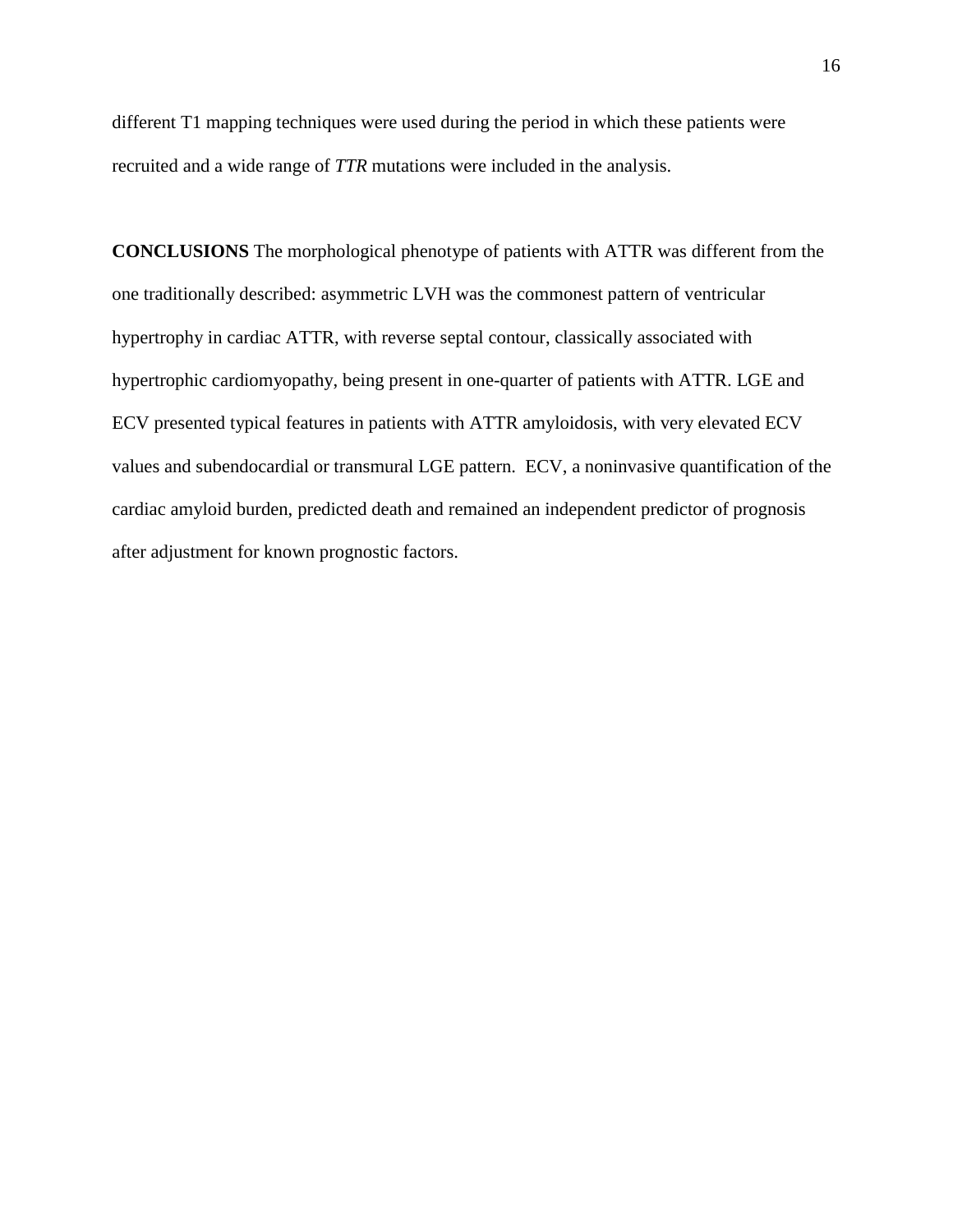## **PERSPECTIVES:**

**COMPETENCY IN MEDICAL KNOWLEDGE:** The morphological phenotype of patients with ATTR is most commonly characterized by asymmetric LVH. LGE and high ECV fraction are typical features on CMR. Measurement of ECV by this method is a noninvasive index of cardiac amyloid burden and an independent predictor of prognosis.

**TRANSLATIONAL OUTLOOK:** Future characterization of patients with ATTR by CMR may identify earlier features of the disease, which is an under-recognized cause of heart failure in the elderly.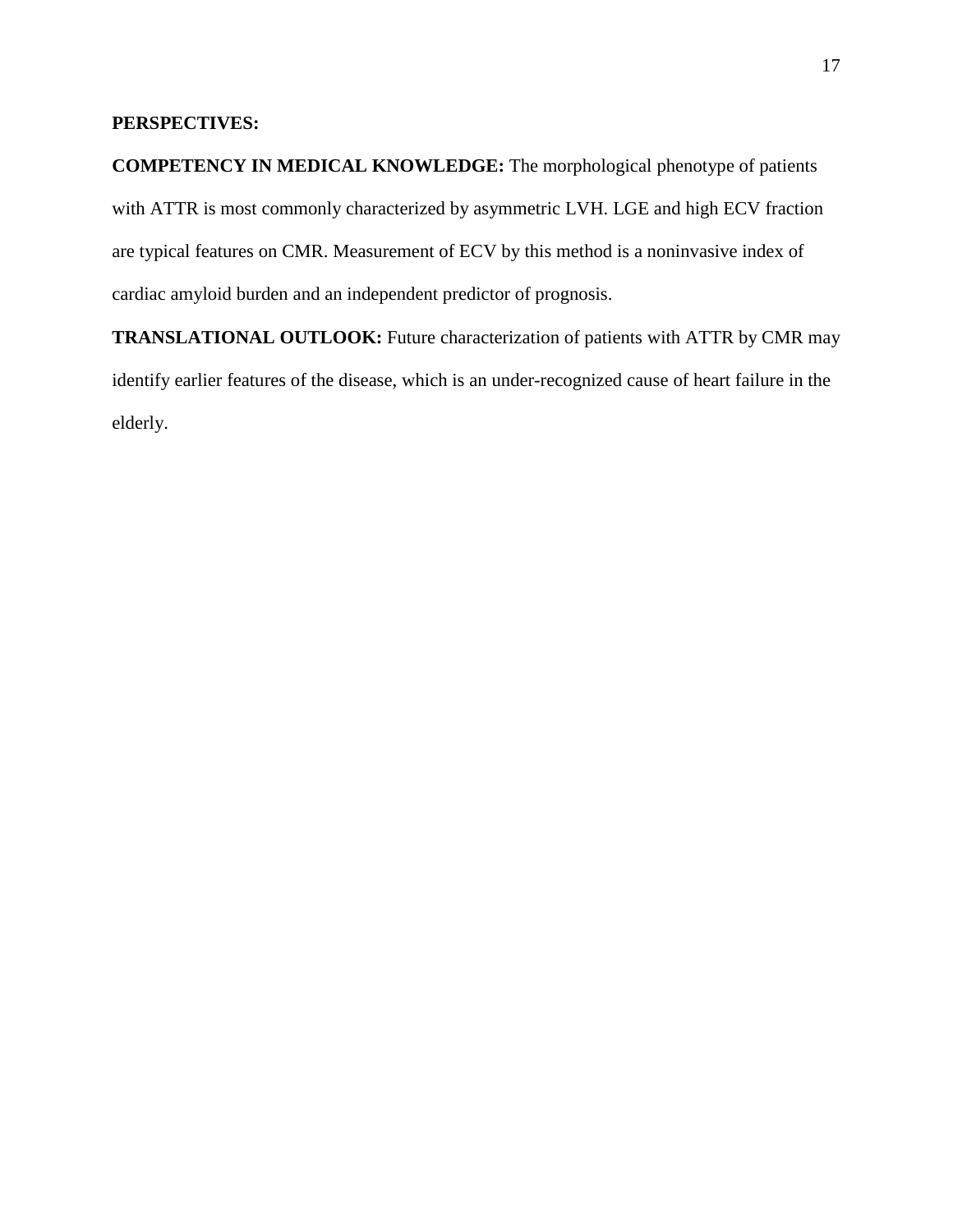#### **REFERENCES**

- 1. Rapezzi C, Quarta CC, Riva L, et al. Transthyretin-related amyloidoses and the heart: a clinical overview. Nat Rev Cardiol 2010;7:398-408.
- 2. Cornwell GG 3rd, Murdoch WL, Kyle RA, Westermark P, Pitkanen P. Frequency and distribution of senile cardiovascular amyloid. A clinicopathologic correlation. Am J Med 1983;75:618-23.
- 3. Ruberg FL, Berk JL. Transthyretin (TTR) cardiac amyloidosis. Circulation 2012;126:1286-300.
- 4. Jacobson DR, Pastore RD, Yaghoubian R, et al. Variant-sequence transthyretin (isoleucine 122) in late-onset cardiac amyloidosis in black Americans. N Engl J Med 1997;336:466-73.
- 5. Pinney JH, Whelan CJ, Petrie A, et al. Senile systemic amyloidosis: clinical features at presentation and outcome. J Am Heart Assoc 2013;2:e000098.
- 6. Pinney JH, Smith CJ, Taube JB, et al. Systemic amyloidosis in England: an epidemiological study. Br J Haematol 2013;161:525-32.
- 7. Bokhari S, Castano A, Pozniakoff T, Deslisle S, Latif F, Maurer MS. (99m)Tcpyrophosphate scintigraphy for differentiating light-chain cardiac amyloidosis from the transthyretin-related familial and senile cardiac amyloidoses. Circ Cardiovasc Imaging 2013;6:195-201.
- 8. Castano A, DeLuca A, Weinberg R, et al. Serial scanning with technetium pyrophosphate (99mTc-PYP) in advanced ATTR cardiac amyloidosis. J Nucl Cardiol 2016;23:1355-63.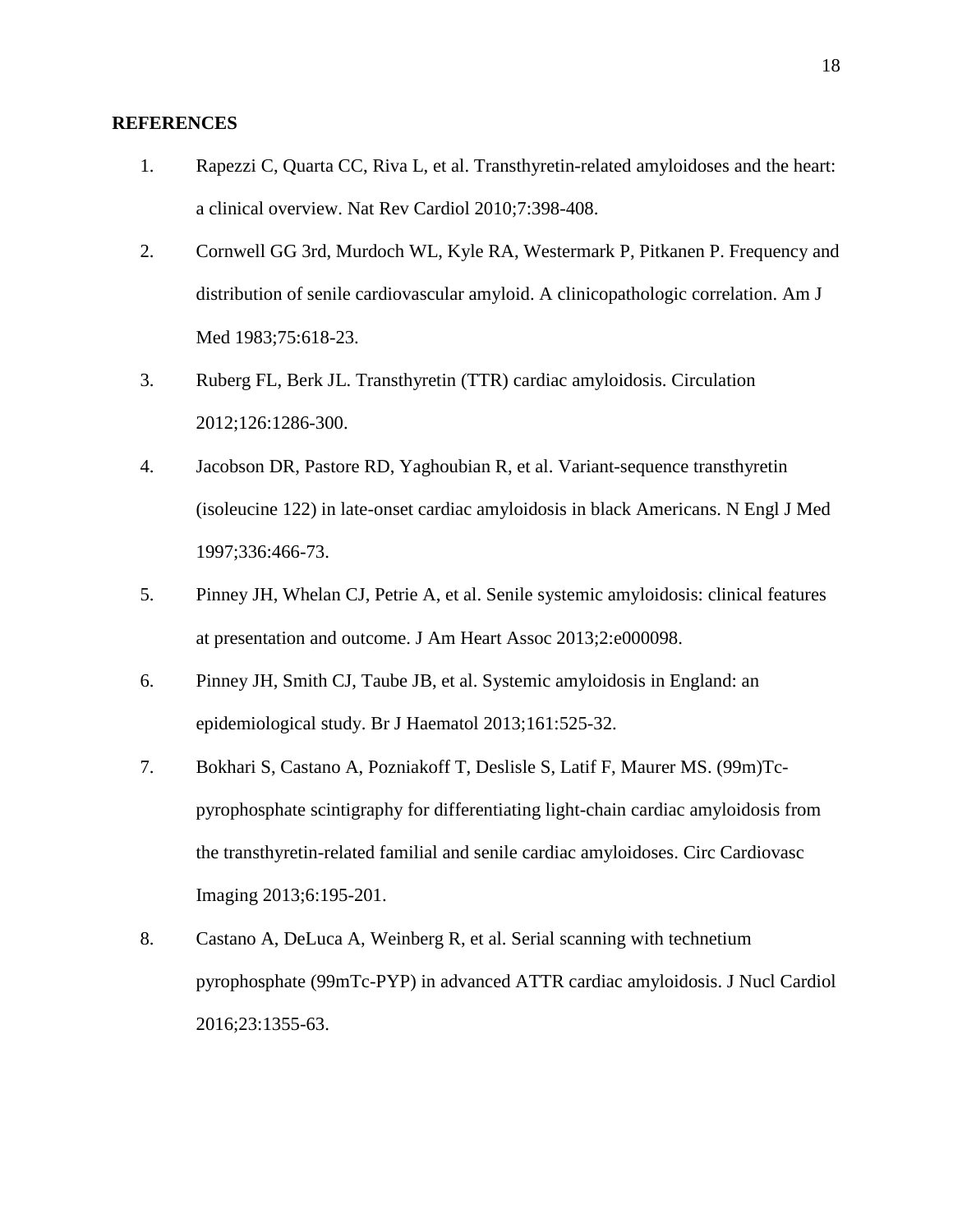- 9. Gillmore JD, Maurer MS, Falk RH, et al. Nonbiopsy Diagnosis of Cardiac Transthyretin Amyloidosis. Circulation 2016;133:2404-12.
- 10. Hutt DF, Fontana M, Burniston M, et al. Prognostic utility of the Perugini grading of 99mTc-DPD scintigraphy in transthyretin (ATTR) amyloidosis and its relationship with skeletal muscle and soft tissue amyloid. Eur Heart J Cardiovasc Imaging 2017 Feb 4. doi: 10.1093/ehjci/jew325. [Epub ahead of print].
- 11. Wechalekar AD, Gillmore JD, Hawkins PN. Systemic amyloidosis. Lancet 2016;387:2641-54.
- 12. Banypersad SM, Sado DM, Flett AS, et al. Quantification of myocardial extracellular volume fraction in systemic AL amyloidosis: an equilibrium contrast cardiovascular magnetic resonance study. Circ Cardiovasc Imaging 2013;6:34-9.
- 13. Karamitsos TD, Piechnik SK, Banypersad SM, et al. Noncontrast T1 mapping for the diagnosis of cardiac amyloidosis. JACC Cardiovasc Imaging 2013;6:488-97.
- 14. Fontana M, Banypersad SM, Treibel TA, et al. Native T1 mapping in transthyretin amyloidosis. JACC Cardiovasc Imaging 2014;7:157-65.
- 15. Schelbert EB, Messroghli DR. State of the Art: Clinical Applications of Cardiac T1 Mapping. Radiology 2016;278:658-76.
- 16. Barison A, Aquaro GD, Pugliese NR, et al. Measurement of myocardial amyloid deposition in systemic amyloidosis: insights from cardiovascular magnetic resonance imaging. J Intern Med 2015;277:605-14.
- 17. Robbers LF, Baars EN, Brouwer WP, et al. T1 mapping shows increased extracellular matrix size in the myocardium due to amyloid depositions. Circ Cardiovasc Imaging 2012;5:423-6.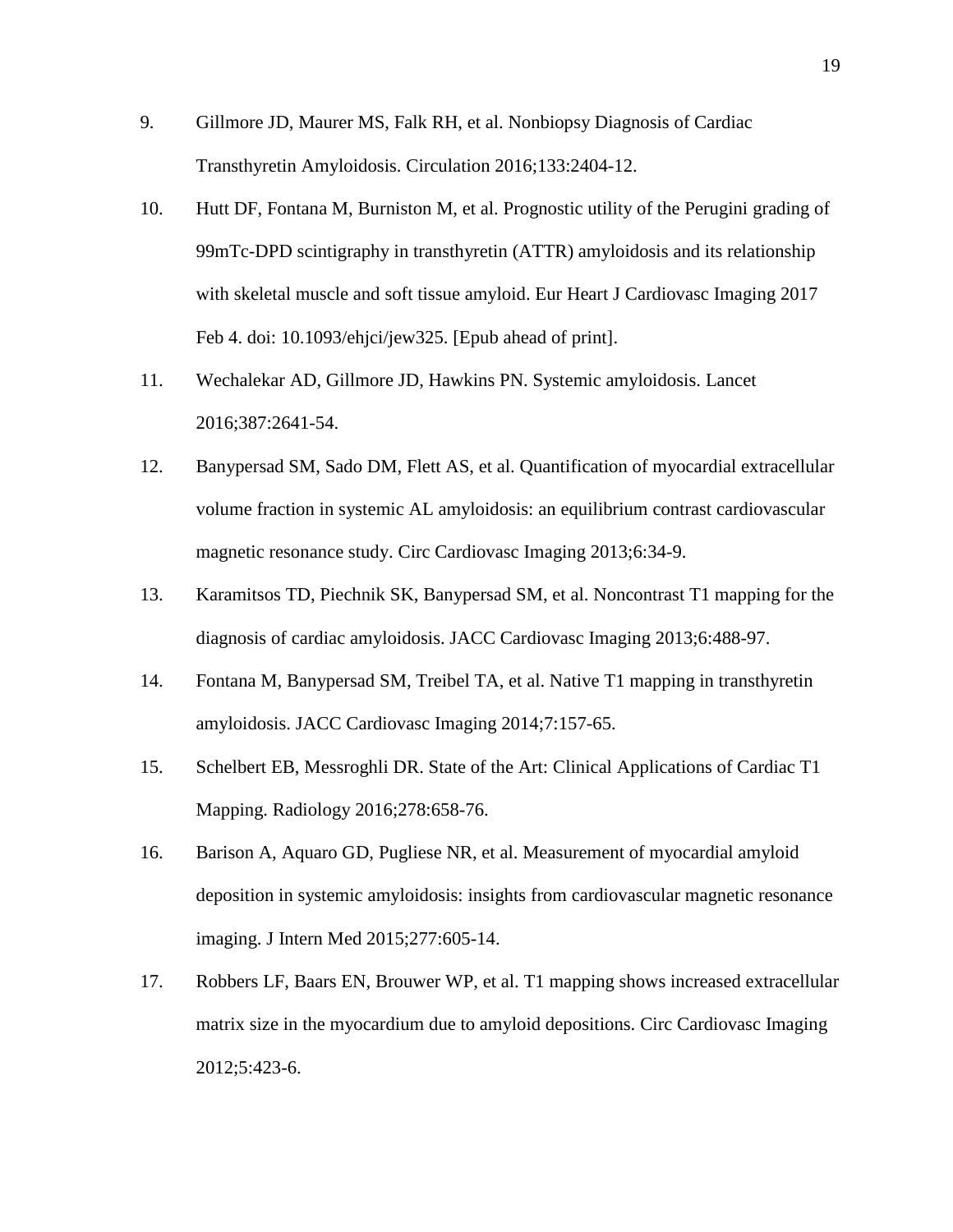- 18. Brooks J, Kramer CM, Salerno M. Markedly increased volume of distribution of gadolinium in cardiac amyloidosis demonstrated by T1 mapping. J Magn Reson Imaging 2013;38:1591-5.
- 19. Pozo E, Kanwar A, Deochand R, et al. Cardiac magnetic resonance evaluation of left ventricular remodelling distribution in cardiac amyloidosis. Heart 2014;100:1688-95.
- 20. Gillmore JD, Wechalekar A, Bird J, et al. Guidelines on the diagnosis and investigation of AL amyloidosis. Br J Haematol 2015;168:207-18.
- 21. Fontana M, White SK, Banypersad SM, et al. Comparison of T1 mapping techniques for ECV quantification. Histological validation and reproducibility of ShMOLLI versus multibreath-hold T1 quantification equilibrium contrast CMR. J Cardiovasc Magn Reson 2012;14:88.
- 22. White SK, Sado DM, Fontana M, et al. T1 mapping for myocardial extracellular volume measurement by CMR: bolus only versus primed infusion technique. JACC Cardiovasc Imaging 2013;6:955-62.
- 23. Lever HM, Karam RF, Currie PJ, Healy BP. Hypertrophic cardiomyopathy in the elderly. Distinctions from the young based on cardiac shape. Circulation 1989;79:580-9.
- 24. Solomon SD, Wolff S, Watkins H, et al. Left ventricular hypertrophy and morphology in familial hypertrophic cardiomyopathy associated with mutations of the beta-myosin heavy chain gene. J Am Coll Cardiol 1993;22:498-505.
- 25. Fontana M, Pica S, Reant P, et al. Prognostic Value of Late Gadolinium Enhancement Cardiovascular Magnetic Resonance in Cardiac Amyloidosis. Circulation 2015;132:1570-9.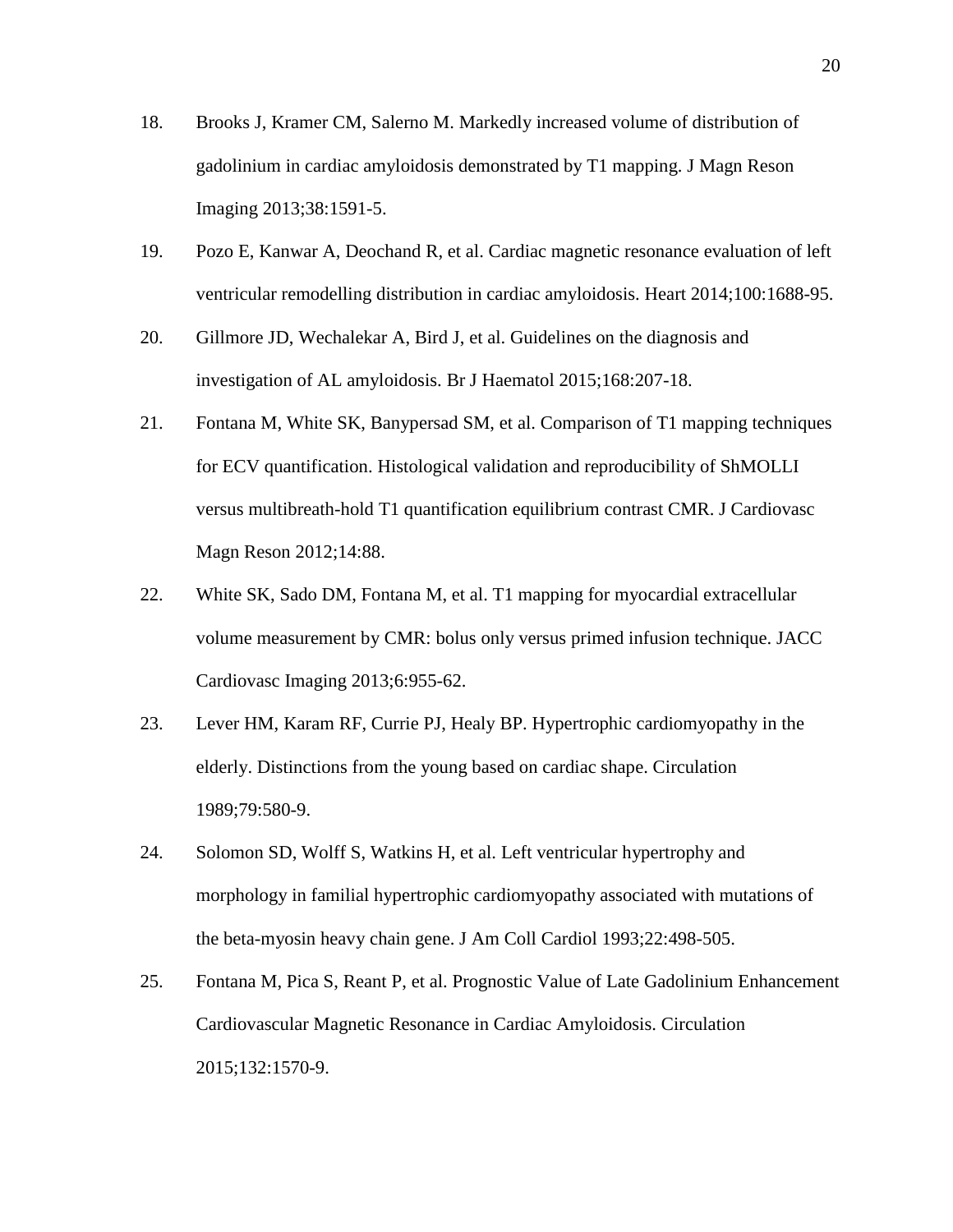- 26. Hutt DF, Quigley AM, Page J, et al. Utility and limitations of 3,3-diphosphono-1,2 propanodicarboxylic acid scintigraphy in systemic amyloidosis. Eur Heart J Cardiovasc Imaging 2014;15:1289-98.
- 27. Perugini E, Guidalotti PL, Salvi F, et al. Noninvasive etiologic diagnosis of cardiac amyloidosis using 99mTc-3,3-diphosphono-1,2-propanodicarboxylic acid scintigraphy. J Am Coll Cardiol 2005;46:1076-84.
- 28. Florian A, Masci PG, De Buck S, et al. Geometric assessment of asymmetric septal hypertrophic cardiomyopathy by CMR. JACC Cardiovasc Imaging 2012;5:702-11.
- 29. Fontana M, Banypersad SM, Treibel TA, et al. Differential Myocyte Responses in Patients with Cardiac Transthyretin Amyloidosis and Light-Chain Amyloidosis: A Cardiac MR Imaging Study. Radiology 2015;277:388-97.
- 30. Maceira AM, Joshi J, Prasad SK, et al. Cardiovascular magnetic resonance in cardiac amyloidosis. Circulation 2005;111:186-93.
- 31. Dungu JN, Valencia O, Pinney JH, et al. CMR-based differentiation of AL and ATTR cardiac amyloidosis. JACC Cardiovasc Imaging 2014;7:133-42.
- 32. Bandula S, Banypersad SM, Sado D, et al. Measurement of Tissue interstitial volume in healthy patients and those with amyloidosis with equilibrium contrast-enhanced MR imaging. Radiology 2013;268:858-64.
- 33. Banypersad SM, Fontana M, Maestrini V, et al. T1 mapping and survival in systemic light-chain amyloidosis. Eur Heart J 2015;36:244-51.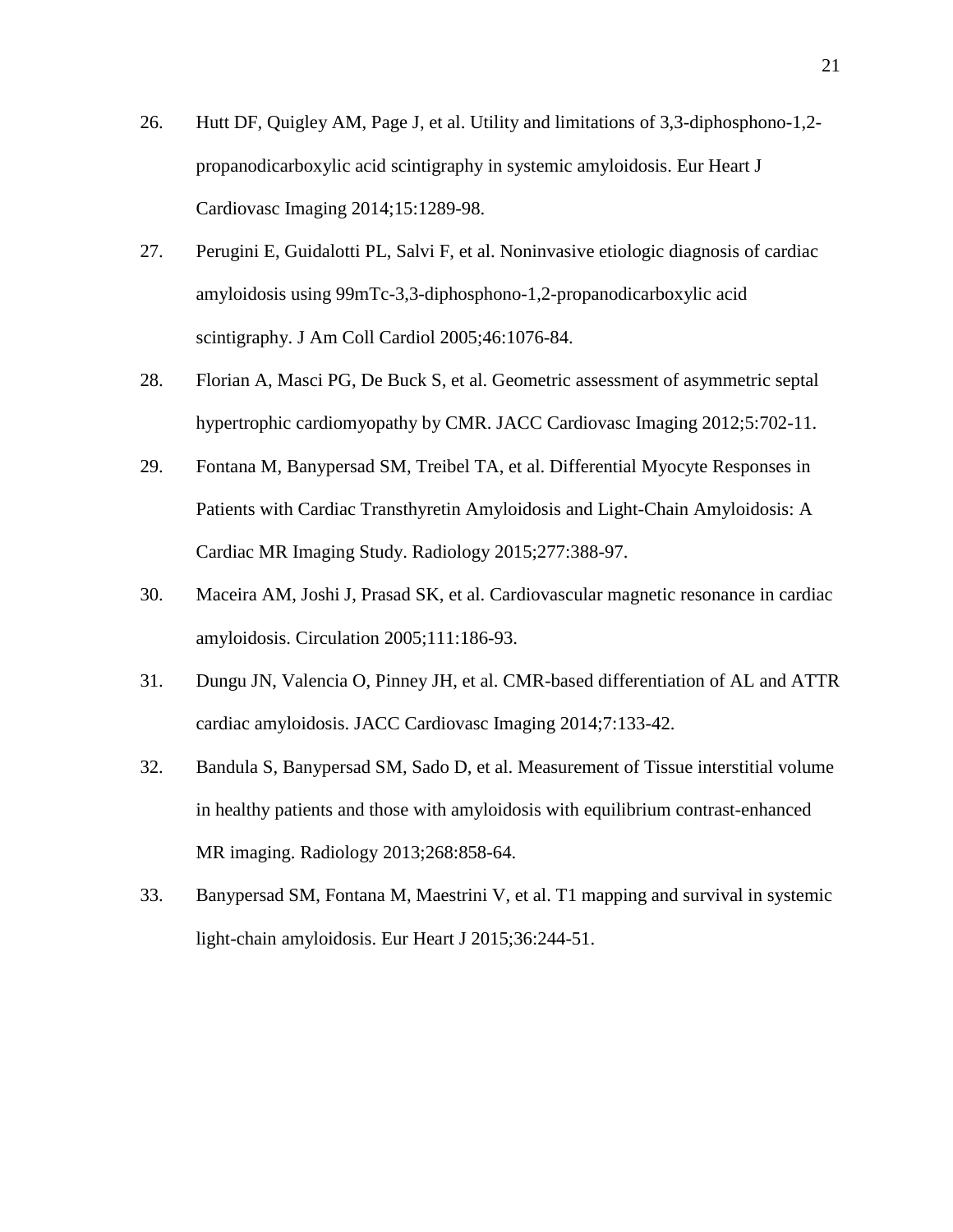#### **FIGURE LEGENDS**

#### **CENTRAL ILLUSTRATION CMR in ATTR**

In this study, cardiac magnetic resonance (CMR) with extracellular volume (ECV) was used to characterize cardiac involvement as it related to outcomes in cardiac transthyretin amyloidosis (ATTR). The relationship between late gadolinium enhancement (LGE) patterns and ECV showed a typical correlation of very high ECV values and subendocardial or transmural LGE. Asymmetric septal left ventricular hypertrophy (LVH) was present in 79% of patients with ATTR, more than 5 times higher than that seen in patients with cardiac amyloid light-chain amyloidosis. In patients with ATTR, ECV was independently correlated with mortality.

#### **FIGURE 1 Morphology Patterns in ATTR**

In 4 patients with cardiac transthyretin amyloidosis (ATTR), 4-chamber cine image in diastole and corresponding late gadolinium enhancement (LGE) illustrate asymmetric hypertrophy with sigmoid septal contour and transmural LGE; asymmetric hypertrophy with reverse septal contour and transmural LGE; symmetric hypertrophy pattern and transmural LGE; and no left ventricular hypertrophy (LVH) and subendocardial LGE.

#### **FIGURE 2 LGE Patterns Correlating with T1 and ECV Measurements**

Images shown include 4-chamber cine, corresponding LGE image with phase sensitive reconstruction, native T1 maps, and extracellular volume (ECV) maps in 3 patients with ATTR. The patient with no LGE has normal native T1 and ECV maps; the patient with subendocardial LGE shows borderline T1 values and high ECV values; and in the patient with transmural LGE,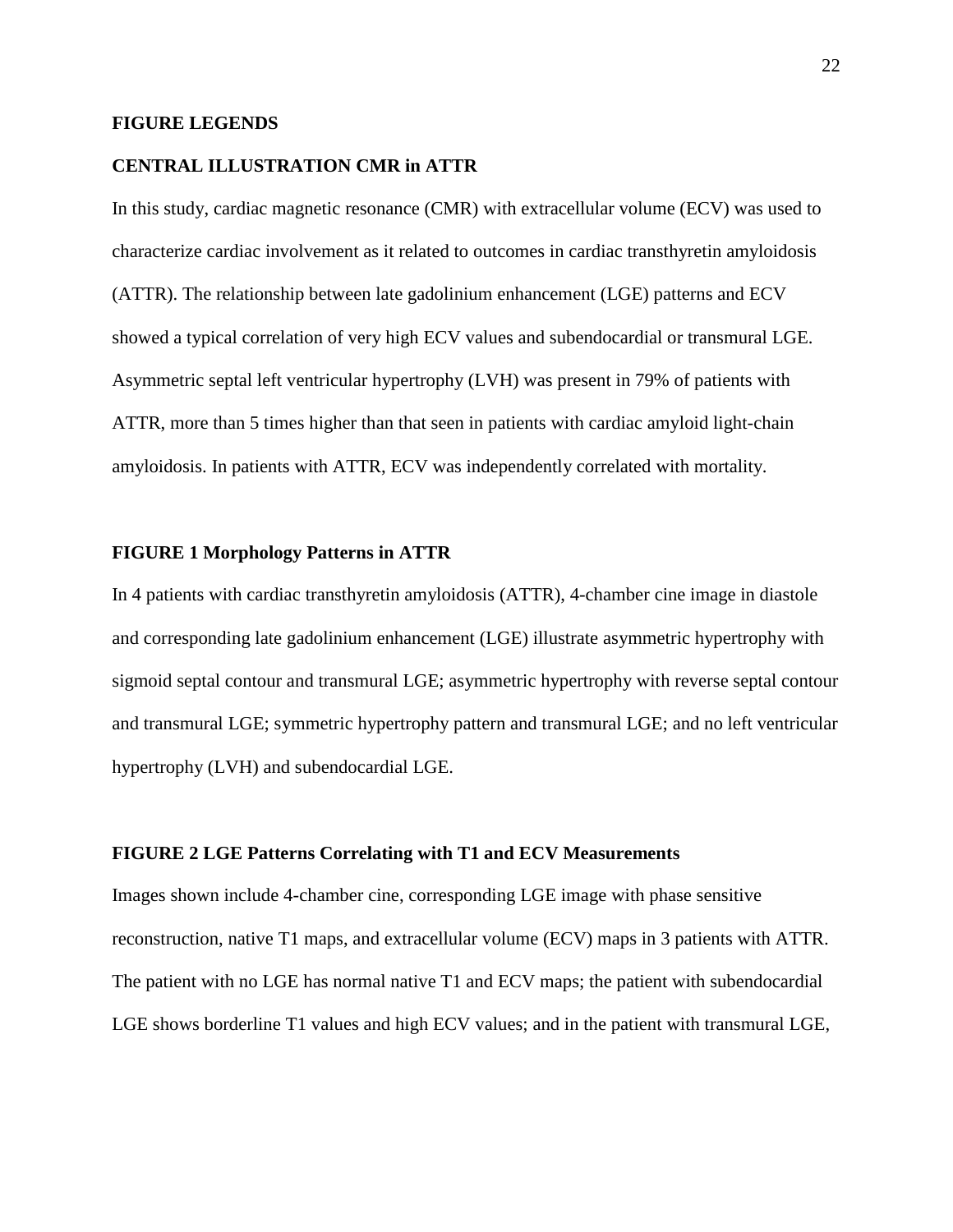very high native T1 values and very high ECV values are seen. Other abbreviations as in Figure 1.

#### **FIGURE 3 Patient with ATTR with Se77Tyr Variant**

This multidisciplinary workup of a patient with ATTR with an Se77Tyr variant displayed **(A)** a strain pattern characteristic of an infiltrative process; **(B)** a 4-chamber cine steady-state free precession image and corresponding LGE image showing transmural LGE; and **(C)** whole-body anterior <sup>99m</sup>Tc-3,3-diphosphono-1,2-propanodicarboxylic acid (<sup>99m</sup>Tc-DPD) scintigraphy and hybrid single-photon emission computed tomography-computed tomography showing Perugini grade 1 abnormal uptake. Other abbreviations as in Figure 1.

#### **FIGURE 4 ECV and Cardiac Uptake**

As seen in this correlation between ECV and grade of abnormal cardiac uptake on Tc-DPD scintigraphy, only patients with the Se77Tyr variant had high ECV measurements with grade 1 abnormal uptake. Abbreviations as in Figures 2 and 3.

#### **FIGURE 5 Survival Analysis**

As seen via Kaplan-Meier curves, ECV was independently correlated with mortality in all patients with ATTR as well as those hereditary and wild-type ATTR. Abbreviations as in Figures 1 and 2.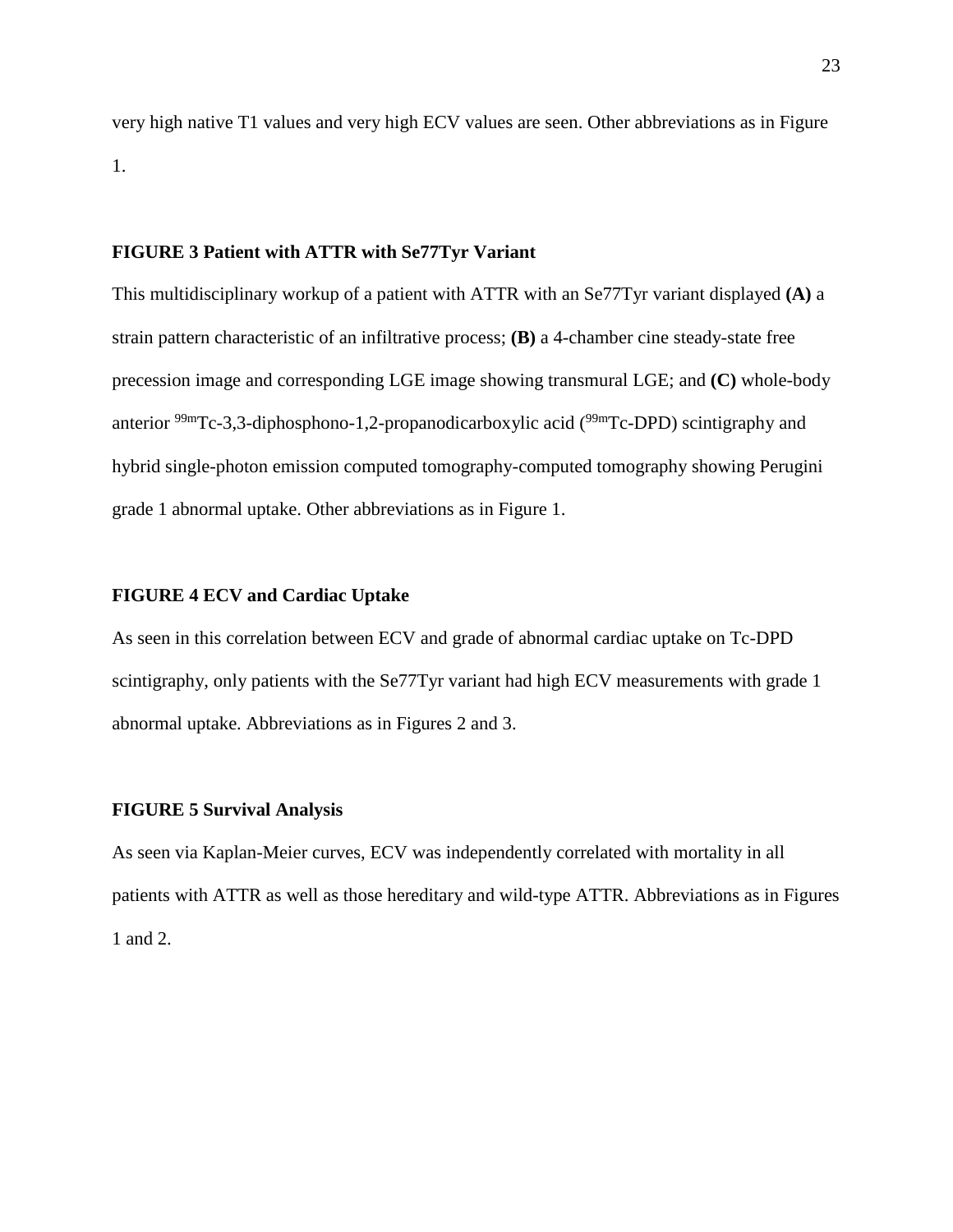## **TABLE 1 Patient Characteristics**

|                                     | <b>All ATTR</b> | Tc-DPD           | Tc-DPD           | Tc-DPD          | Tc-DPD         | ${\rm AL}$      |
|-------------------------------------|-----------------|------------------|------------------|-----------------|----------------|-----------------|
|                                     | Subjects (n     | Grade 0          | Grade 1          | Grade 2         | Grade 3        | $(n = 50)$      |
|                                     | $= 292$         | $(n = 12)$       | $(n = 17)$       | $(n = 204)$     | $(n = 59)$     |                 |
| Age, yrs                            | $72 \pm 11$     | $47 \pm 11$      | $70 \pm 14$      | $75 \pm 8$      | $72 \pm 11*$   | $63 \pm 10^{4}$ |
| <b>Comorbidities</b>                |                 |                  |                  |                 |                |                 |
| Diabetes mellitus                   | $\overline{7}$  | $\boldsymbol{0}$ | $\boldsymbol{0}$ | 8               | $\overline{7}$ | 0 <sup>†</sup>  |
| Hypertension                        | 17              | $\overline{0}$   | 24               | 18              | 14             | 10†             |
| Ischemic heart                      | 10              | $\boldsymbol{0}$ | 18               | 13              | $\overline{2}$ | 10              |
| disease                             |                 |                  |                  |                 |                |                 |
| <b>Biomarkers</b>                   |                 |                  |                  |                 |                |                 |
| NT-proBNP, ng/l                     | 1,886           | $21(10-31)$      | 247 (47-         | 2,001 (690-     | 2,342 (741-    | 1,886           |
|                                     | $(576 -$        |                  | 288)             | 2,168           | $(3,683)*$     | $(575 -$        |
|                                     | 1,217)          |                  |                  |                 |                | 2,168)          |
| <b>Echocardiographic parameters</b> |                 |                  |                  |                 |                |                 |
|                                     |                 |                  |                  |                 |                |                 |
| IVS, cm                             | $1.61 \pm$      | $0.95\,\pm\,$    | $1.12 \pm$       | $1.65 \pm 0.22$ | $1.72 \pm$     | $1.49 \pm$      |
|                                     | 0.29            | 0.12             | $0.28\,$         |                 | $0.24*$        | $0.18\dagger$   |
| LPW, cm                             | $1.31\pm$       | $0.88$ $\pm$     | $1.11\pm$        | $1.34 \pm 0.23$ | $1.38 \pm$     | $1.24\,\pm\,$   |
|                                     | 0.25            | 0.11             | 0.27             |                 | $0.23*$        | $0.23\dagger$   |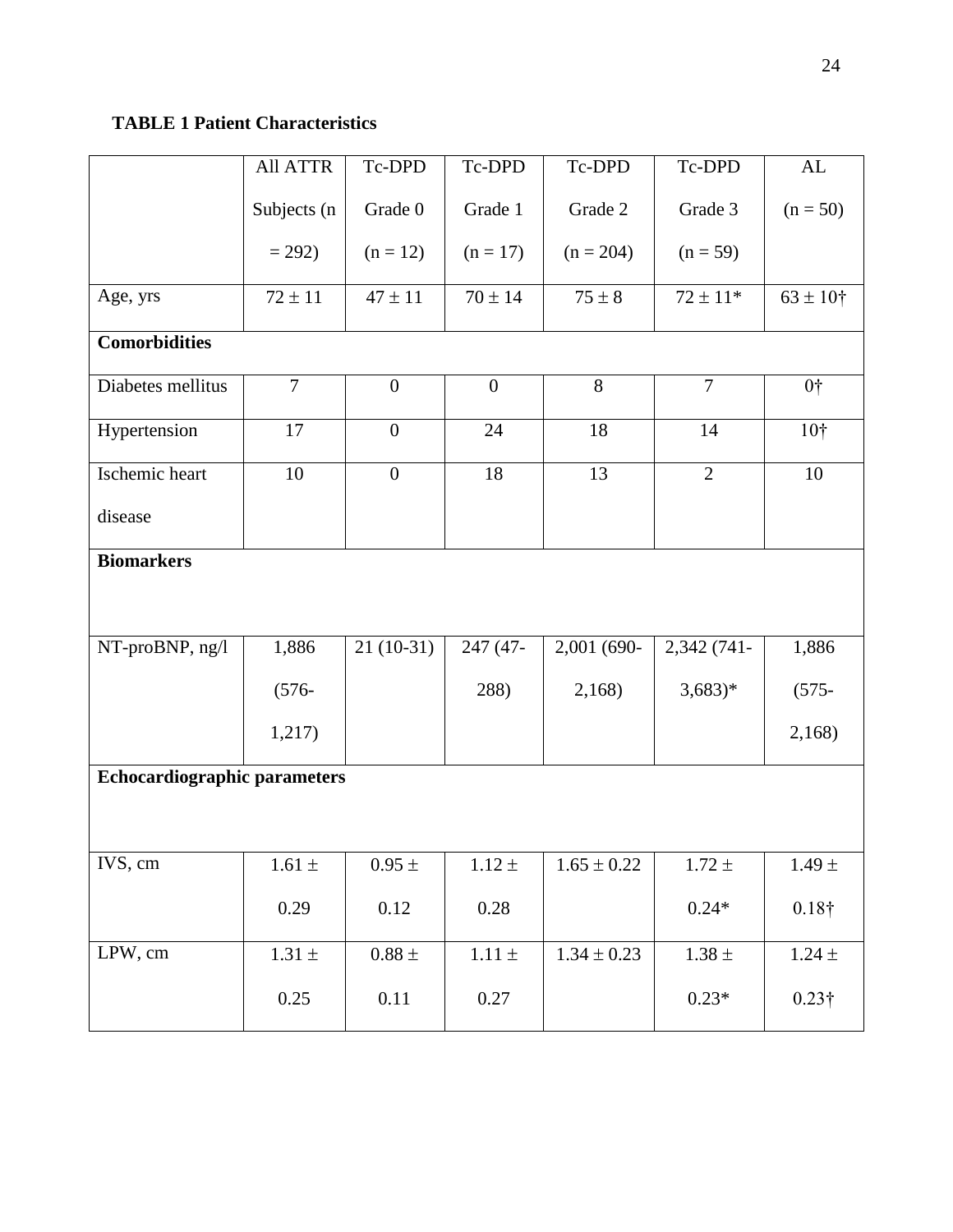| LVEDD, cm                       | $4.50 \pm$      | $4.73 \pm$      | $4.52 \pm$      | $4.40 \pm 0.59$ | $4.28 \pm 0.70$  | $4.20 \pm$           |
|---------------------------------|-----------------|-----------------|-----------------|-----------------|------------------|----------------------|
|                                 | 1.77            | 0.54            | 0.58            |                 |                  | 0.55                 |
| LA area, $cm2$                  | $28.82 \pm$     | $15.10 \pm$     | $21.09 \pm$     | $27.06 \pm$     | $25.2 \pm$       | $22.78 \pm$          |
|                                 | 6.20            | 5.35            | 4.59            | 5.74            | $5.63*$          | $4.54\dagger$        |
| E wave, cm/s                    | $0.84 \pm$      | $0.79 \pm$      | $0.75\,\pm\,$   | $0.85 \pm 0.19$ | $0.84 \pm$       | $0.85\,\pm\,$        |
|                                 | 0.20            | 0.12            | 0.16            |                 | $0.25*$          | 0.21                 |
| A wave, cm/s                    | $0.50 \pm$      | $0.67 \pm$      | $0.73 \pm$      | $0.47 \pm 0.23$ | $0.46 \pm$       | $0.55 \pm$           |
|                                 | 0.24            | 0.17            | 0.16            |                 | $0.24*$          | $0.28\dagger$        |
| E/A                             | $2.92 \pm$      | $1.23 \pm$      | $1.05 \pm$      | $2.88 \pm 5.52$ | $4.12 \pm$       | $1.84 \pm$           |
|                                 | 7.79            | 0.25            | 0.25            |                 | 13.58            | 1.07                 |
| Average E', cm/s                | $0.10 \, \pm$   | $0.10 \pm$      | $0.09 \pm$      | $0.14 \pm 0.06$ | $0.25 \pm 1.52$  | $0.06\,\pm\,$        |
|                                 | 0.68            | 0.05            | 0.03            |                 |                  | 0.02                 |
| E/E                             | $16 \pm 8$      | $13 \pm 18$     | $10 \pm 4$      | $16 \pm 6$      | $19 \pm 9*$      | $17 \pm 8$           |
| E wave                          | $180 \pm 56$    | $181 \pm 48$    | $187 \pm 45$    | $183 \pm 55$    | $168 \pm 62$     | $184 \pm 52$         |
| deceleration time,              |                 |                 |                 |                 |                  |                      |
| ms                              |                 |                 |                 |                 |                  |                      |
| 2-dimensional                   | $-11.6 \pm 4.6$ | $-18.8 \pm 3.4$ | $-17.7 \pm 5.0$ | $-11.4 \pm 4.2$ | $-8.8 \pm 2.8^*$ | $-11.3 \pm 4.6$      |
| <b>GLS</b>                      |                 |                 |                 |                 |                  |                      |
| <b>CMR</b> parameters           |                 |                 |                 |                 |                  |                      |
|                                 |                 |                 |                 |                 |                  |                      |
| LV mass, g                      | $244 \pm 77$    | $114 \pm 37$    | $162 \pm 76$    | $252 \pm 64$    | $264 \pm 89*$    | $197 \pm 65$ †       |
| LV mass <sub>i</sub> , $g/cm^2$ | $130 \pm 41$    | $59 \pm 12$     | $84 \pm 44$     | $132 \pm 33$    | $149 \pm 46*$    | $103 \pm 30^{\circ}$ |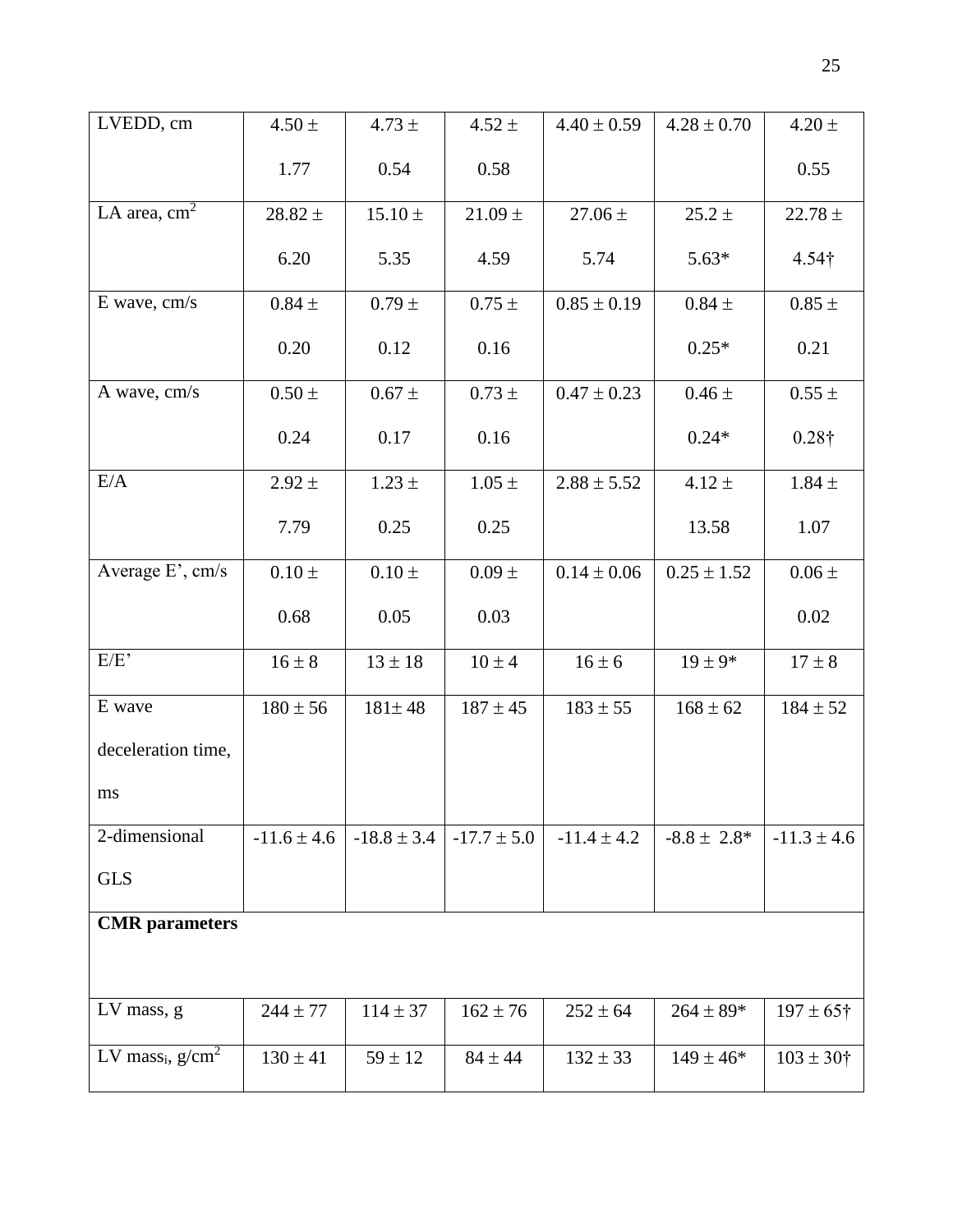| Maximal IVS,                             | $18 \pm 5$   | $8 \pm 1$    | $13 \pm 4$   | $20 \pm 4$   | $21 \pm 4*$  | $17 \pm 4$ †    |
|------------------------------------------|--------------|--------------|--------------|--------------|--------------|-----------------|
| mm                                       |              |              |              |              |              |                 |
| LVEDV, ml                                | $131 \pm 36$ | $124 \pm 25$ | $132 \pm 28$ | $133 \pm 36$ | $128 \pm 39$ | $115 \pm 26$ †  |
| $LVEDV_i$ , ml/m <sup>2</sup>            | $69 \pm 18$  | $66 \pm 13$  | $69 \pm 13$  | $70 \pm 18$  | $70 \pm 22$  | $61 \pm 15$ †   |
| LVESV, ml                                | 60.65 $\pm$  | $38.58 \pm$  | 43.47 $\pm$  | 62.11 $\pm$  | $65.75 \pm$  | 44.66 $\pm$     |
|                                          | 30.77        | 12.24        | 22.92        | 30.41        | 33.41*       | 15.28†          |
| $LVESV_i$ , ml/m <sup>2</sup>            | $32 \pm 16$  | $20 \pm 6$   | $23 \pm 13$  | $32 \pm 15$  | $36 \pm 18*$ | $24 \pm 9$ †    |
| LVSV, ml                                 | $71 \pm 20$  | $85 \pm 16$  | $89 \pm 23$  | $71 \pm 19$  | $63 \pm 16*$ | $70 \pm 20$     |
| LVSV <sub>i</sub> , ml/m <sup>2</sup>    | $38 \pm 10$  | $45 \pm 8$   | $45 \pm 11$  | $37 \pm 10$  | $36 \pm 8*$  | $37 \pm 12$     |
| LVEF, %                                  | $56 \pm 14$  | $69 \pm 5$   | 69±11        | $55 \pm 14$  | $52 \pm 14*$ | $61 \pm 11$ †   |
| RV mass, g                               | $77 \pm 24$  | $38 \pm 12$  | $48 \pm 20$  | $82 \pm 21$  | $80 \pm 22*$ | $63 \pm 16$ †   |
| RV mass <sub>i, <math>g/m^2</math></sub> | $41 \pm 13$  | $20 \pm 6$   | $26 \pm 11$  | $43 \pm 11$  | $44 \pm 12*$ | $33 \pm 8$ †    |
| RVEDV, ml                                | $131 \pm 36$ | $124 \pm 26$ | $115 \pm 22$ | $135 \pm 38$ | $125 \pm 34$ | $114 \pm 24$ †  |
| $RVEDV_i$ , ml/m <sup>2</sup>            | $70 \pm 19$  | $68 \pm 13$  | $62 \pm 10$  | $71 \pm 20$  | $69 \pm 19$  | $60 \pm 12$ †   |
| RVESV, ml                                | $64 \pm 30$  | $45 \pm 10$  | $41 \pm 15$  | $68 \pm 32$  | $65 \pm 27*$ | $54 \pm 19$ †   |
| RVESV <sub>i</sub> , ml/m <sup>2</sup>   | $34 \pm 16$  | $25 \pm 5$   | $22 \pm 8$   | $35 \pm 17$  | $36\pm15^*$  | $28 \pm 10^{4}$ |
| RVSV, ml                                 | $67 \pm 19$  | $80 \pm 18$  | $74 \pm 15$  | $68 \pm 19$  | $58 \pm 17*$ | $61 \pm 17$ †   |
| $RVSV_i$ , ml/m <sup>2</sup>             | $36 \pm 10$  | $43 \pm 9$   | $40 \pm 8$   | $36 \pm 10$  | $32 \pm 9*$  | $32 \pm 9$ †    |
| RVEF, %                                  | $53 \pm 13$  | $64 \pm 3$   | $65 \pm 10$  | $52 \pm 13$  | $49 \pm 12*$ | $54 \pm 12$     |
| LA area, $cm2$                           | $31 \pm 8$   | $22 \pm 4$   | $25 \pm 6$   | $33 \pm 9$   | $29 \pm 5*$  | $26 \pm 5$ †    |
| RA area, $cm2$                           | $28 \pm 8$   | $20 \pm 2$   | $23 \pm 5$   | $30 \pm 8$   | $27 \pm 6*$  | $25 \pm 6$ †    |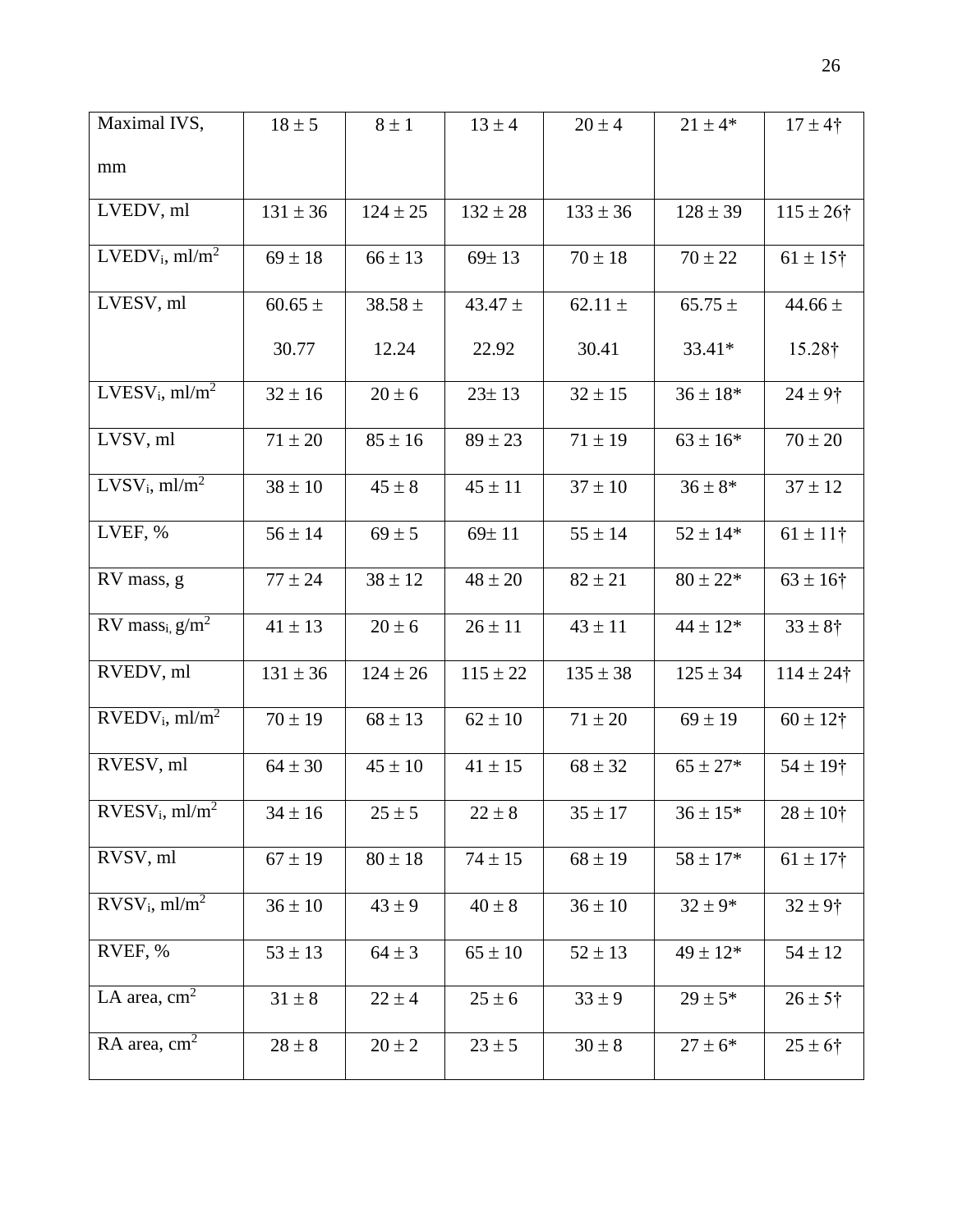| MAPSE, mm | $8 \pm 3$   | $14 \pm 2$ | $11 \pm 3$  | $7 \pm 2$   | $6 \pm 2*$   | $7 \pm 4$          |
|-----------|-------------|------------|-------------|-------------|--------------|--------------------|
| TAPSE, mm | $13 \pm 5$  | $23 \pm 3$ | $22 \pm 5$  | $12 \pm 4$  | $11 \pm 4*$  | $14 \pm 6^{\circ}$ |
| ECV, %    | $59 \pm 13$ | $29 \pm 3$ | $39 \pm 12$ | $59 \pm 10$ | $66 \pm 10*$ | $53 \pm 8$ †       |

Values are mean  $\pm$  SD, %, or median (interquartile range).

 $*p < 0.05$  for trend (1-way analysis of variance) in patients with transthyretin amyloidosis (ATTR) across different grades of uptake by Tc-DPD scintigraphy.

 $\uparrow p < 0.05$  AL versus ATTR (Tc-DPD grade 2 and 3).

 $AL =$ amyloid light-chain amyloidosis;  $ECV =$ extracellular volume;  $GLS =$  global longitudinal strain; IVS = interventricular septum; LA = left atrium; LPW = left posterior wall; LV = left ventricular; LVEDD = left ventricular end-diastolic diameter; LVEDV = left ventricular enddiastolic volume; LVEF = left ventricular ejection fraction; LVESV = left ventricular end systolic volume;  $LVSV = left$  ventricular stroke volume;  $MAPSE = mitral$  annular plane systolic excursion; NT-proBNP = N-terminal pro-B-type natriuretic peptide;  $RA =$  right atrium;  $RV =$ right ventricular; RVEDV = right ventricular end-diastolic volume; RVEF = right ventricular ejection fraction;  $RVESV = right$  ventricular end-systolic volume;  $RVSV = right$  ventricular stroke volume;  $TAPSE = tricuspid$  annular plane systolic excursion;  $Tc-DPD = \frac{99m}{Tc-3,3}$ diphosphono-1,2-propanodicarboxylic acid scintigraphy.